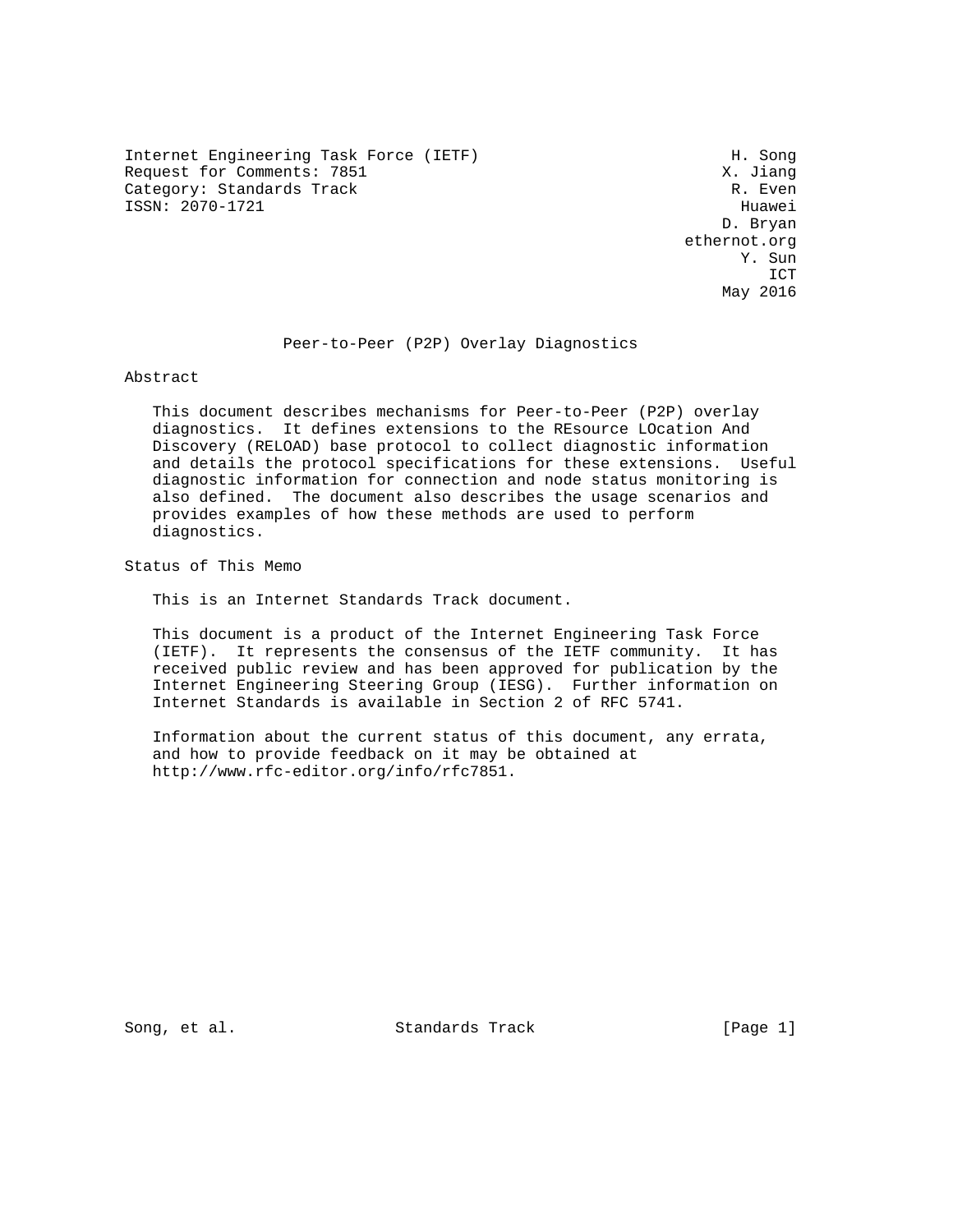## Copyright Notice

 Copyright (c) 2016 IETF Trust and the persons identified as the document authors. All rights reserved.

 This document is subject to BCP 78 and the IETF Trust's Legal Provisions Relating to IETF Documents

 (http://trustee.ietf.org/license-info) in effect on the date of publication of this document. Please review these documents carefully, as they describe your rights and restrictions with respect to this document. Code Components extracted from this document must include Simplified BSD License text as described in Section 4.e of the Trust Legal Provisions and are provided without warranty as described in the Simplified BSD License.

Song, et al. Standards Track [Page 2]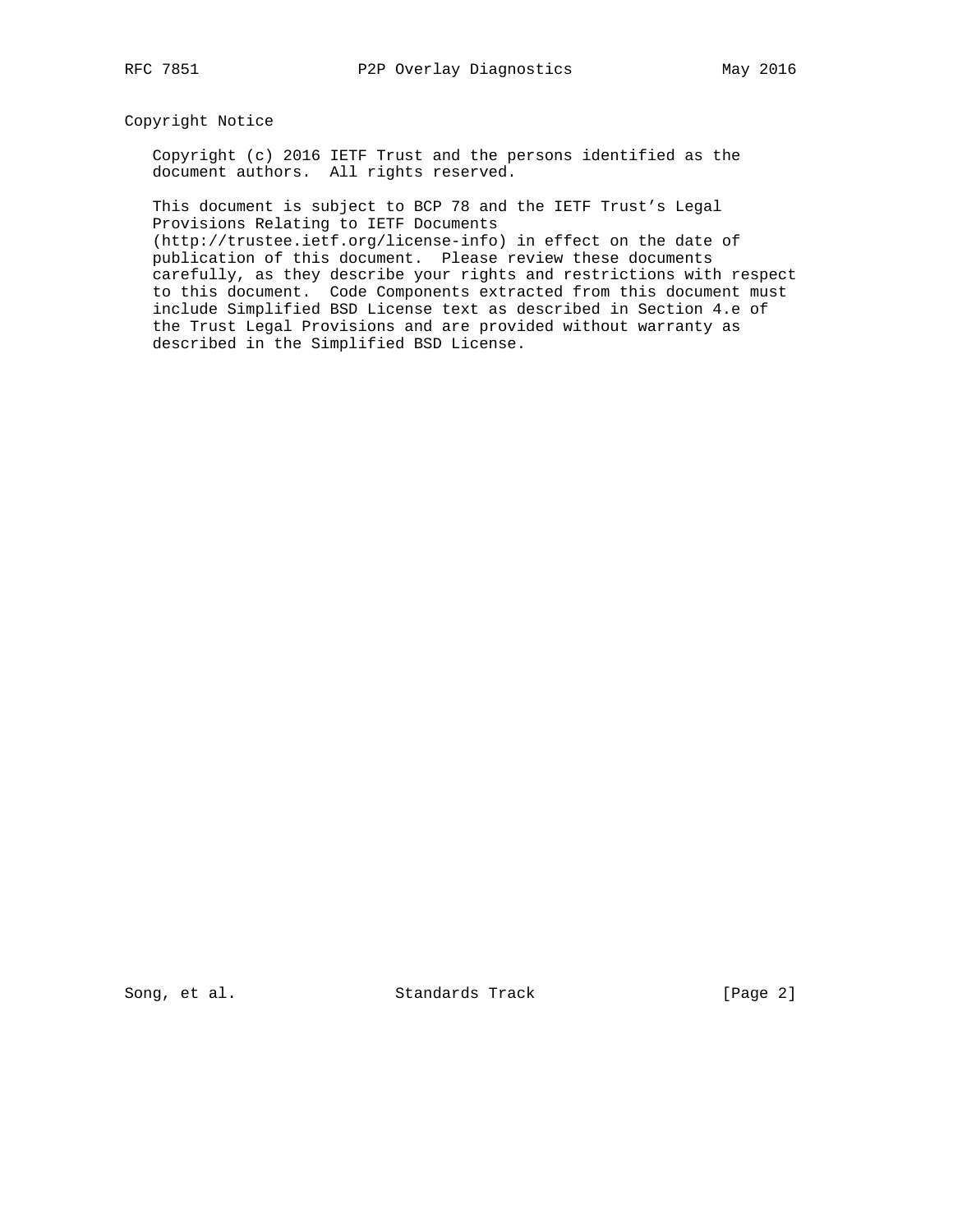# Table of Contents

| Introduction $\ldots \ldots \ldots \ldots \ldots \ldots \ldots \ldots$<br>1. |  | $\overline{4}$ |
|------------------------------------------------------------------------------|--|----------------|
| 2.                                                                           |  | 5              |
| 3.                                                                           |  | 5              |
| Data Collection Mechanisms<br>4.                                             |  | $\overline{6}$ |
| 4.1. Overview of Operations                                                  |  | $\overline{6}$ |
| 4.2. "Ping-like" Behavior: Extending Ping                                    |  | 8              |
| 4.2.1. RELOAD Request Extension: Ping                                        |  | $\overline{9}$ |
| 4.3. "Traceroute-like" Behavior: The PathTrack Method                        |  | $\mathsf{Q}$   |
| New RELOAD Request: PathTrack<br>4.3.1.                                      |  | 10             |
| Error Code Extensions<br>4.4.                                                |  | 12             |
| Diagnostic Data Structures<br>5.                                             |  | 13             |
| 5.1.<br>DiagnosticsRequest Data Structure                                    |  | 13             |
| 5.2. DiagnosticsResponse Data Structure                                      |  | 15             |
| dMFlags and Diagnostic Kind ID Types<br>5.3.                                 |  | 16             |
|                                                                              |  | 19             |
| Message Creation and Transmission<br>6.1.                                    |  | 19             |
| Message Processing: Intermediate Peers<br>6.2.                               |  | 20             |
| Message Response Creation<br>6.3.                                            |  | 21             |
| Interpreting Results<br>6.4.                                                 |  | 22             |
| Authorization through Overlay Configuration<br>7.                            |  | 23             |
|                                                                              |  | 23             |
|                                                                              |  | 24             |
| 9.1.                                                                         |  | 24             |
| 9.2.                                                                         |  | 25             |
| 9.3.                                                                         |  | 26             |
| 9.4.                                                                         |  | 26             |
| 9.5.                                                                         |  | 26             |
|                                                                              |  |                |
| XML Name Space Registration<br>9.6.                                          |  | 27             |
|                                                                              |  | 27             |
| Normative References<br>10.1.                                                |  | 27             |
| 10.2. Informative References                                                 |  | 28             |
|                                                                              |  | 29             |
|                                                                              |  | 29             |
|                                                                              |  | 29             |
|                                                                              |  | 29             |
| Appendix B. Problems with Generating Multiple Responses on Path              |  | 29             |
|                                                                              |  | 30             |
|                                                                              |  | 30             |

Song, et al. Standards Track [Page 3]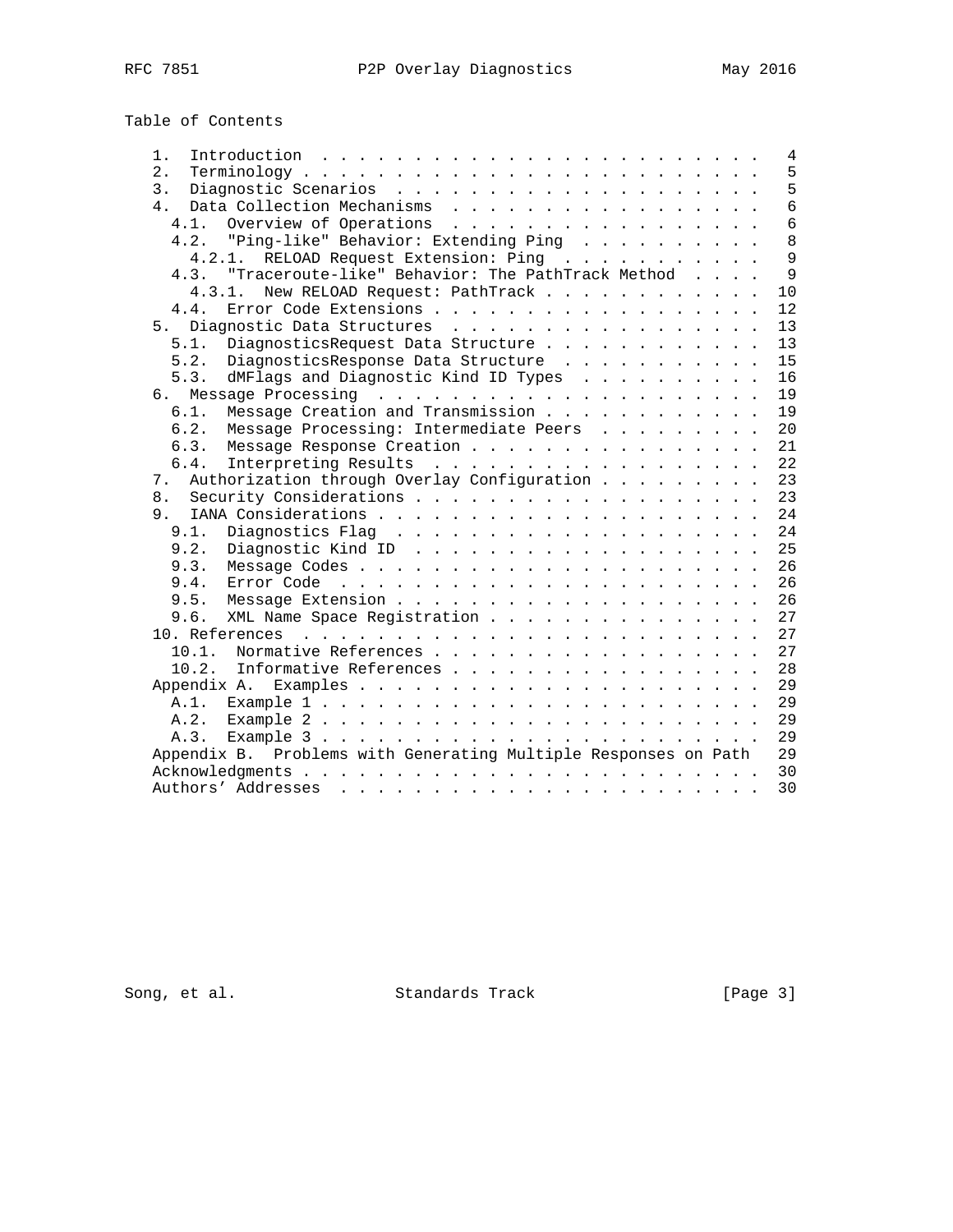## 1. Introduction

 In the last few years, overlay networks have rapidly evolved and emerged as a promising platform for deployment of new applications and services in the Internet. One of the reasons overlay networks are seen as an excellent platform for large-scale distributed systems is their resilience in the presence of failures. This resilience has three aspects: data replication, routing recovery, and static resilience. Routing recovery algorithms are used to repopulate the routing table with live nodes when failures are detected. Static resilience measures the extent to which an overlay can route around failures even before the recovery algorithm repairs the routing table. Both routing recovery and static resilience rely on accurate and timely detection of failures.

 There are a number of situations in which some nodes in a Peer-to- Peer (P2P) overlay may malfunction or behave badly. For example, these nodes may be disabled, congested, or may be misrouting messages. The impact of these malfunctions on the overlay network may be a degradation of quality of service provided collectively by the peers in the overlay network or an interruption of the overlay services. It is desirable to identify malfunctioning or badly behaving peers through diagnostic tools and exclude or reject them from the P2P system. Node failures may also be caused by failures of underlying layers. For example, recovery from an incorrect overlay topology may be slow when the speed at which IP routing recovers after link failures is very slow. Moreover, if a backbone link fails and the failover is slow, the network may be partitioned, leading to partitions of overlay topologies and inconsistent routing results between different partitioned components.

 Some keep-alive algorithms based on periodic probe and acknowledge mechanisms enable accurate and timely detection of failures of one node's neighbors [Overlay-Failure-Detection], but these algorithms by themselves can only detect the disabled neighbors using the periodic method. This may not be sufficient for the service provider operating the overlay network.

 A P2P overlay diagnostic framework supporting periodic and on-demand methods for detecting node failures and network failures is desirable. This document describes a general P2P overlay diagnostic extension to the base protocol RELOAD [RFC6940] and is intended as a complement to keep-alive algorithms in the P2P overlay itself. Readers are advised to consult [P2PSIP-CONCEPTS] for further background on the problem domain.

Song, et al. Standards Track [Page 4]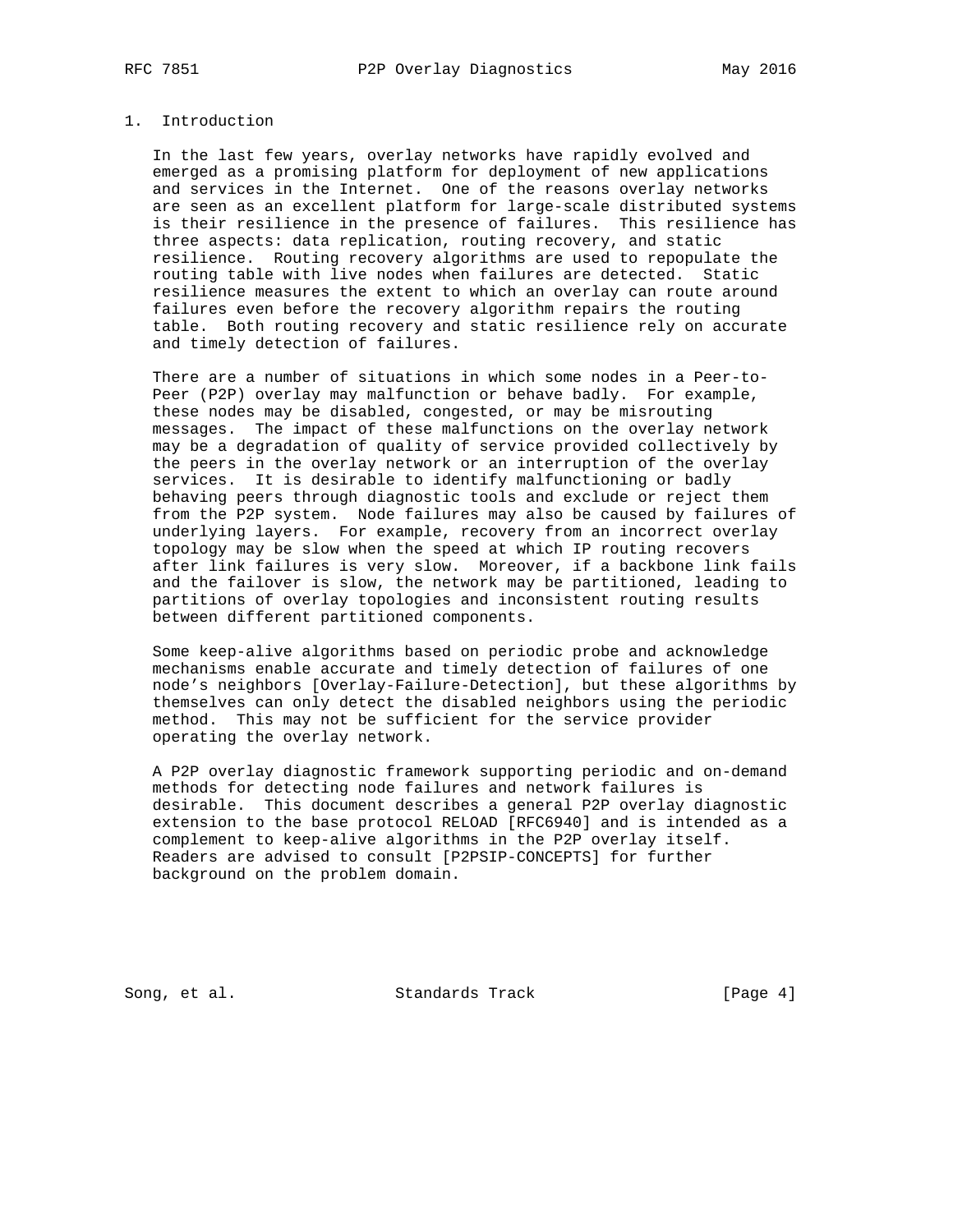#### 2. Terminology

 This document uses the concepts defined in RELOAD [RFC6940]. In addition, the following terms are used in the document:

overlay hop:

 One overlay hop is one portion of path between the initiator node and the destination peer in a RELOAD overlay. Each time packets are passed to the next node in the RELOAD overlay, one overlay hop occurs.

underlay hop:

 An underlay hop is one portion of the path between source and destination in the IP layer. Each time packets are passed to the next IP-layer device, an underlay hop occurs.

 The key words "MUST", "MUST NOT", "REQUIRED", "SHALL", "SHALL NOT", "SHOULD", "SHOULD NOT", "RECOMMENDED", "MAY", and "OPTIONAL" in this document are to be interpreted as described in [RFC2119].

3. Diagnostic Scenarios

 P2P systems are self-organizing, and ideally the setup and configuration of individual P2P nodes requires no network management in the traditional sense. However, users of an overlay as well as P2P service providers may contemplate usage scenarios where some monitoring and diagnostics are required. We present a simple connectivity test and some useful diagnostic information that may be used in such diagnostics.

 The common usage scenarios for P2P diagnostics can be broadly categorized in three classes:

 a. Automatic diagnostics built into the P2P overlay routing protocol. Nodes perform periodic checks of known neighbors and remove those nodes from the routing tables that fail to respond to connectivity checks [Handling\_Churn\_in\_a\_DHT]. Unresponsive nodes may only be temporarily disabled, for example, due to a local cryptographic processing overload, disk processing overload, or link overload. It is therefore useful to repeat the connectivity checks to see nodes have recovered and can be again placed in the routing tables. This process is known as 'failed node recovery' and can be optimized as described in the paper "Handling Churn in a DHT" [Handling\_Churn\_in\_a\_DHT].

Song, et al. Standards Track [Page 5]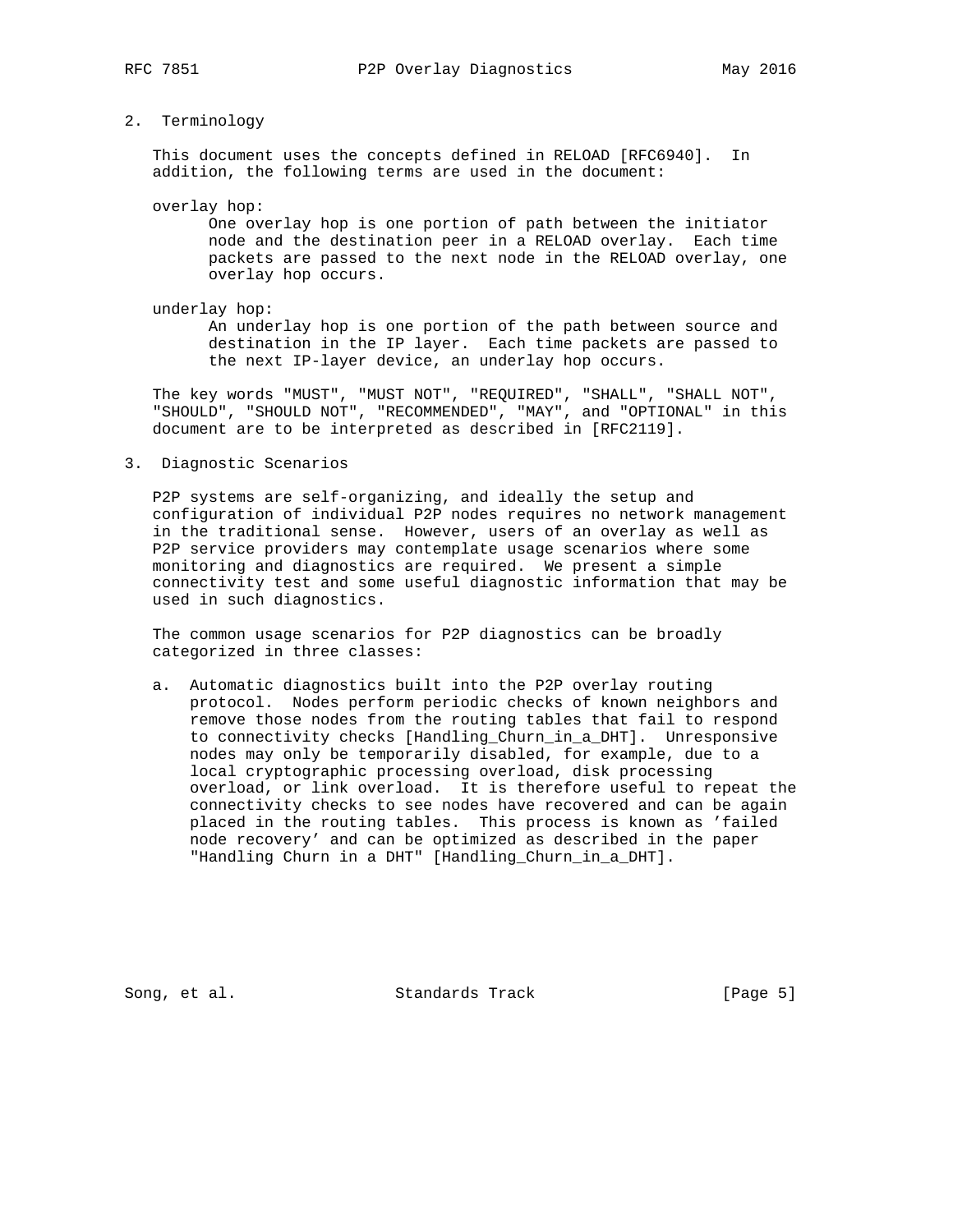- b. Diagnostics used by a particular node to follow up on an individual user complaint or failure. For example, a technical support staff member may use a desktop sharing application (with the permission of the user) to remotely determine the health of, and possible problems with, the malfunctioning node. Part of the remote diagnostics may consist of simple connectivity tests with other nodes in the P2P overlay and retrieval of statistics from nodes in the overlay. The simple connectivity tests are not dependent on the type of P2P overlay. Note that other tests may be required as well, including checking the health and performance of the user's computer or mobile device and checking the bandwidth of the link connecting the user to the Internet.
	- c. P2P system-wide diagnostics used to check the overall health of the P2P overlay network. These include checking the consumption of network bandwidth, checking for the presence of problem links, and checking for abusive or malicious nodes. This is not a trivial problem and has been studied in detail for content and streaming P2P overlays [Diagnostic\_Framework] and has not been addressed in earlier documents. While this is a difficult problem, a great deal of information that can help in diagnosing these problems can be obtained by obtaining basic diagnostic information for peers and the network. This document provides a framework for obtaining this information.
- 4. Data Collection Mechanisms
- 4.1. Overview of Operations

 The diagnostic mechanisms described in this document are primarily intended to detect and locate failures or monitor performance in P2P overlay networks. It provides mechanisms to detect and locate malfunctioning or badly behaving nodes including disabled nodes, congested nodes, and misrouting peers. It provides a mechanism to detect direct connectivity or connectivity to a specified node, a mechanism to detect the availability of specified resource records, and a mechanism to discover P2P overlay topology and the underlay topology failures.

 The RELOAD diagnostics extensions define two mechanisms to collect data. The first is an extension to the RELOAD Ping mechanism that allows diagnostic data to be queried from a node as well as to diagnose the path to that node. The second is a new method, PathTrack, for collecting diagnostic information iteratively. Payloads for these mechanisms allowing diagnostic data to be collected and represented are presented, and additional error codes are introduced. Essentially, this document reuses the RELOAD specification [RFC6940] and extends it to introduce the new

Song, et al. Standards Track [Page 6]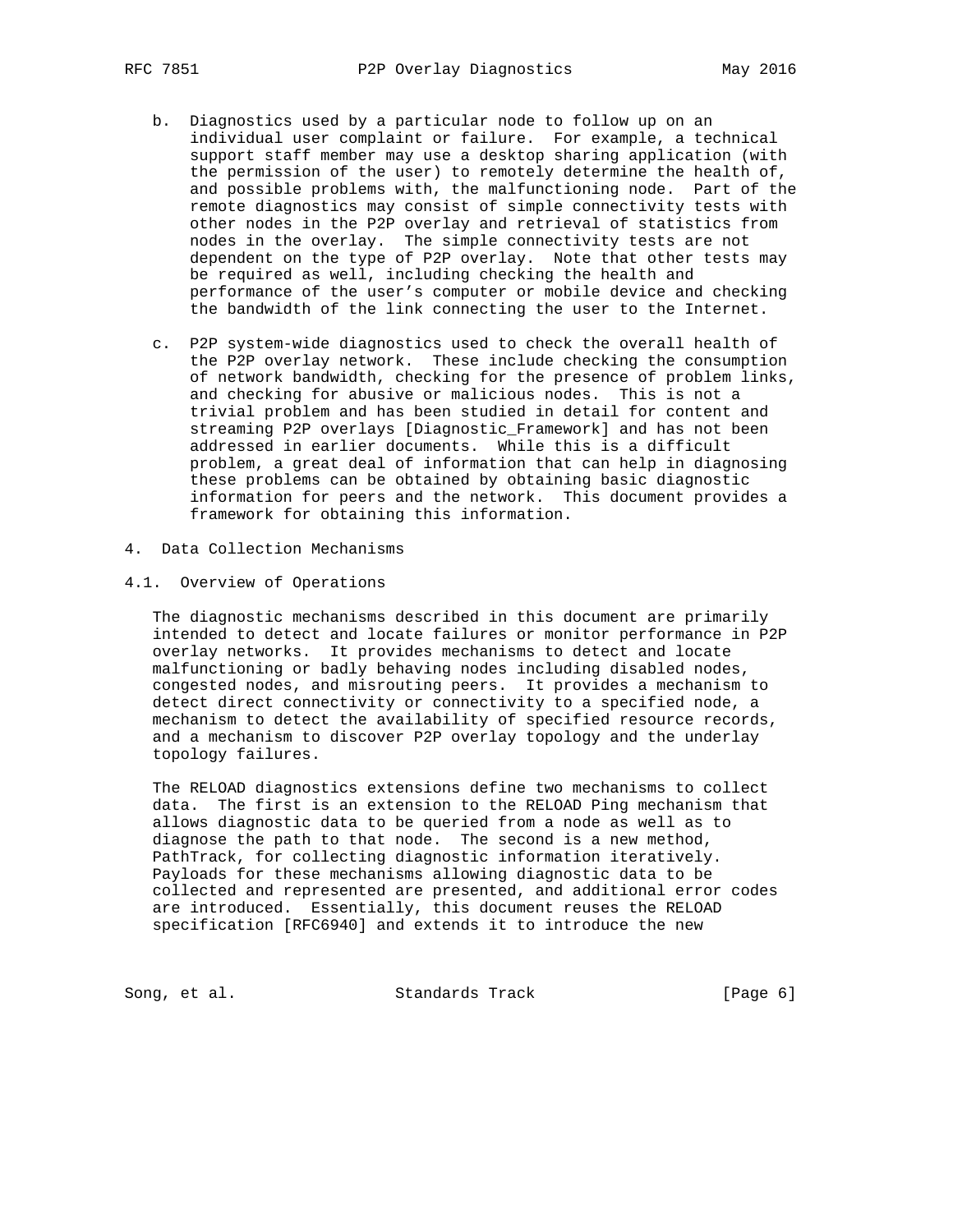diagnostics methods. The extensions strictly follow how RELOAD specifies message routing, transport, NAT traversal, and other RELOAD protocol features.

 This document primarily describes how to detect and locate failures including disabled nodes, congested nodes, misrouting behaviors, and underlying network faults in P2P overlay networks through a simple and efficient mechanism. This mechanism is modeled after the ping/ traceroute paradigm: ping [RFC792] is used for connectivity checks, and traceroute is used for hop-by-hop fault localization as well as path tracing. This document specifies a "ping-like" mode (by extending the RELOAD Ping method to gather diagnostics) and a "traceroute-like" mode (by defining the new PathTrack method) for diagnosing P2P overlay networks.

 One way these tools can be used is to detect the connectivity to the specified node or the availability of the specified resource record through the extended Ping operation. Once the overlay network receives some alarms about overlay service degradation or interruption, a Ping is sent. If the Ping fails, one can then send a PathTrack to determine where the fault lies.

 The diagnostic information can only be provided to authorized nodes. Some diagnostic information can be provided to all the participants in the P2P overlay, and some other diagnostic information can only be provided to the nodes authorized by the local or overlay policy. The authorization depends on the type of the diagnostic information and the administrative considerations and is application specific.

 This document considers the general administrative scenario based on diagnostic Kind, where a whole overlay can authorize a certain kind of diagnostic information to a small list of particular nodes (e.g., administrative nodes). That means if a node gets the authorization to access a diagnostic Kind, it can access that information from all nodes in the overlay network. It leaves the scenario where a particular node authorizes its diagnostic information to a particular list of nodes out of scope. This could be achieved by extension of this document if there is a requirement in the near future. The default policy or access rule for a type of diagnostic information is "deny" unless specified in the diagnostics extension document. As the RELOAD protocol already requires that each message carries the message signature of the sender, the receiver of the diagnostics requests can use the signature to identify the sender. It can then use the overlay configuration file with this signature to determine which types of diagnostic information that node is authorized for.

Song, et al. Standards Track [Page 7]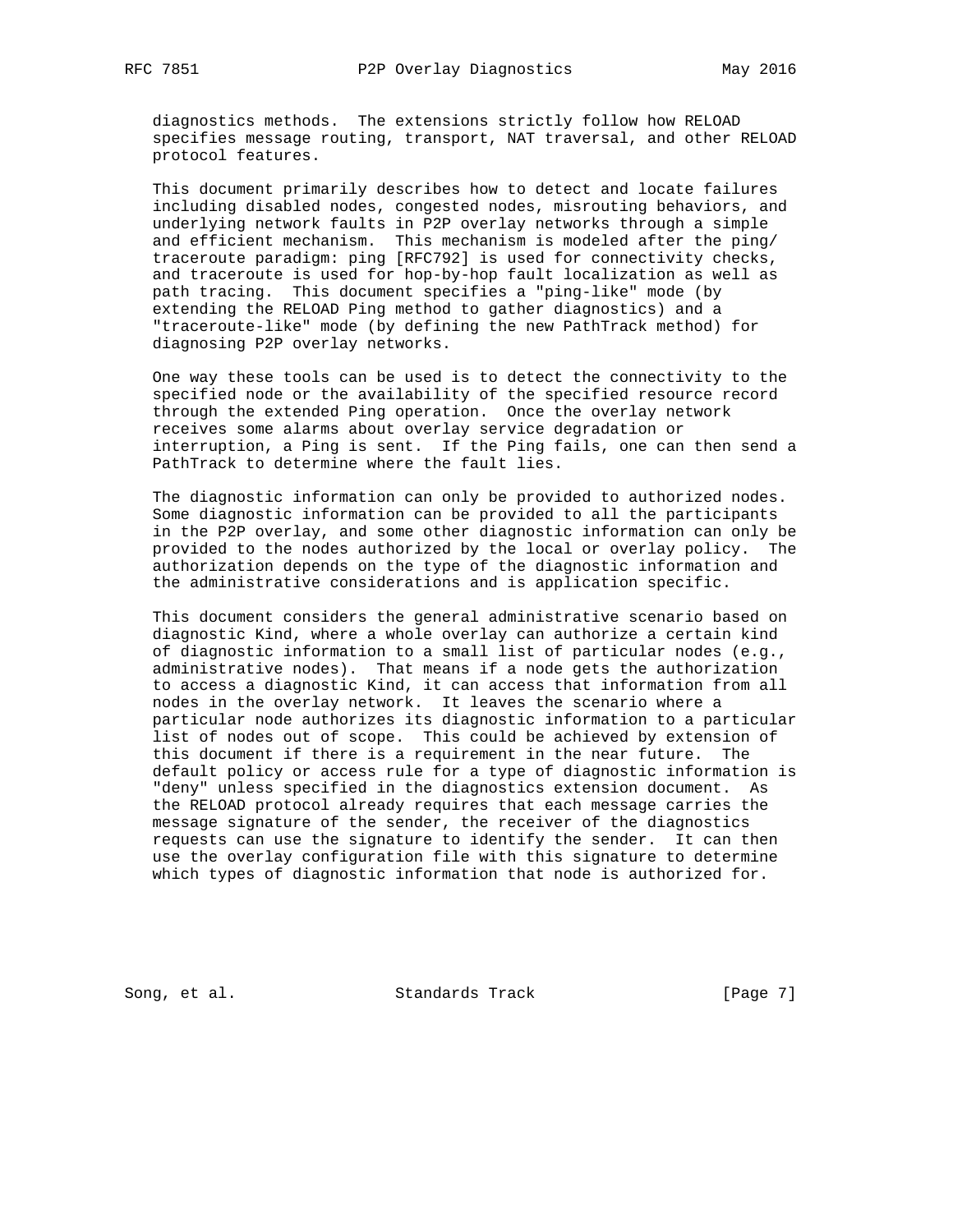In the remainder of this section we define mechanisms for collecting data, as well as the specific protocol extensions (message extensions, new methods, and error codes) required to collect this information. In Section 5 we discuss the format of the data collected, and in Section 6 we discuss detailed message processing.

 It is important to note that the mechanisms described in this document do not guarantee that the information collected is in fact related to the previous failures. However, using the information from previous traversed nodes, the user (or management system) may be able to infer the problem. Symmetric routing can be achieved by using the Via List [RFC6940] (or an alternate DHT routing algorithm), but the response path is not guaranteed to be the same.

### 4.2. "Ping-like" Behavior: Extending Ping

 To provide "ping-like" behavior, the RELOAD Ping method is extended to collect diagnostic data along the path. The request message is forwarded by the intermediate peers along the path and then terminated by the responsible peer. After optional local diagnostics, the responsible peer returns a response message. If an error is found when routing, an error response is sent to the initiator node by the intermediate peer.

 The message flow of a Ping message (with diagnostic extensions) is as follows:

| Peer A          | Peer B |                    | Peer C |                    | Peer D |
|-----------------|--------|--------------------|--------|--------------------|--------|
| (1). PingReq    |        | PingReq<br>$(2)$ . |        | (3). PingReq       |        |
| $(6)$ . PingAns |        | (5). PingAns       |        | PingAns<br>$(4)$ . |        |

Figure 1: Ping Diagnostic Message Flow

Song, et al. Standards Track [Page 8]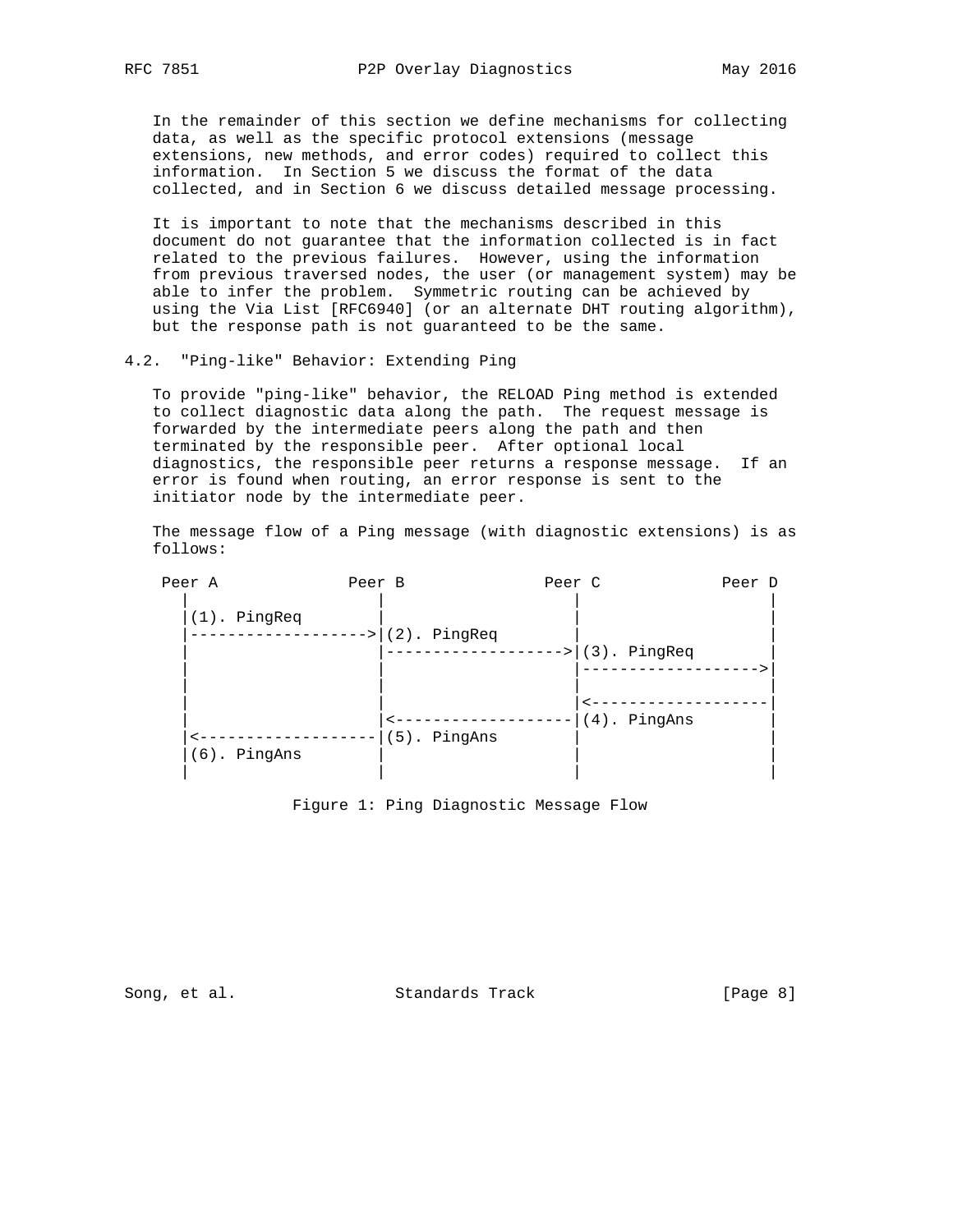#### 4.2.1. RELOAD Request Extension: Ping

 To extend the Ping request for use in diagnostics, a new extension of RELOAD is defined. The structure for a MessageExtension in RELOAD is defined as:

 struct { MessageExtensionType type; Boolean critical; opaque extension\_contents<0..2^32-1>; } MessageExtension;

For the Ping request extension, we define a new MessageExtensionType, extension 0x2 named "Diagnostic\_Ping", as specified in Table 4. The extension contents consists of a DiagnosticsRequest structure, defined in Section 5.1. This extension MAY be used for new requests of the Ping method and MUST NOT be included in requests using any other method.

 This extension is not critical. If a peer does not support the extension, they will simply ignore the diagnostic portion of the message and will treat the message as if it were a normal ping. Senders MUST accept a response that lacks diagnostic information and SHOULD NOT resend the message expecting a reply. Receivers who receive a method other than Ping including this extension MUST ignore the extension.

4.3. "Traceroute-like" Behavior: The PathTrack Method

 We define a simple PathTrack method for retrieving diagnostic information iteratively.

 The operation of this request is shown below in Figure 2. The initiator node A asks its neighbor B which is the next hop peer to the destination ID, and B returns a message with the next hop peer C information, along with optional diagnostic information for B to the initiator node. Then the initiator node A asks the next hop peer C (direct response routing [RFC7263] or via symmetric routing) to return next hop peer D information and diagnostic information of C. Unless a failure prevents the message from being forwarded, this step can be repeated until the request reaches responsible peer D for the destination ID and retrieves the diagnostic information of peer D.

Song, et al. Standards Track [Page 9]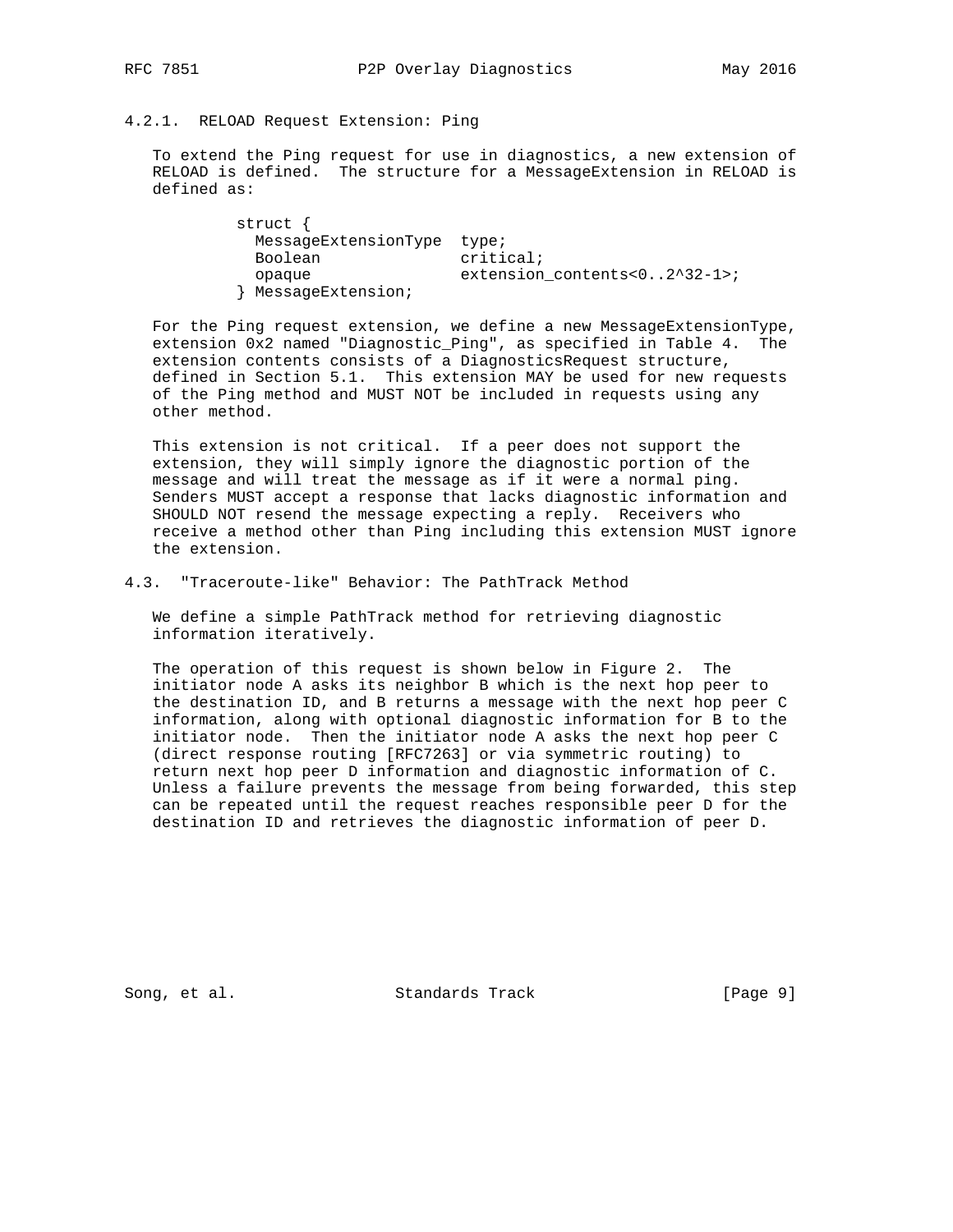The message flow of a PathTrack message (with diagnostic extensions) is as follows:

| $Peer-A$             | Peer-B | $Pear-C$                                 |                  | Peer-D |
|----------------------|--------|------------------------------------------|------------------|--------|
| $(1)$ . PathTrackReq |        |                                          |                  |        |
| (2).PathTrackAns     |        |                                          |                  |        |
|                      |        | (3).PathTrackReq<br>$(4)$ . PathTrackAns |                  |        |
|                      |        |                                          | (5).PathTrackReq |        |
|                      |        |                                          | (6).PathTrackAns |        |
|                      |        |                                          |                  |        |

Figure 2: PathTrack Diagnostic Message Flow

 There have been proposals that RouteQuery and a series of Fetch requests can be used to replace the PathTrack mechanism; however, in the presence of high rates of churn, such an operation would not, strictly speaking, provide identical results, as the path may change between RouteQuery and Fetch operations. While obviously the path could change between steps of PathTrack as well, with a single message rather than two messages for query and fetch, less inconsistency is likely, and thus the use of a single message is preferred.

 Given that in a typical diagnostic scenario the peer sending the PathTrack request desires to obtain information about the current path to the destination, in the event that successive calls to PathTrack return different paths, the results should be discarded and the request resent, ensuring that the second request traverses the appropriate path.

4.3.1. New RELOAD Request: PathTrack

 This document defines a new RELOAD method, PathTrack, to retrieve the diagnostic information from the intermediate peers along the routing path. At each step of the PathTrack request, the responsible peer responds to the initiator node with requested status information. Status information can include a peer's congestion state, processing power, available bandwidth, the number of entries in its neighbor table, uptime, identity, network address information, and next hop peer information.

Song, et al. Standards Track [Page 10]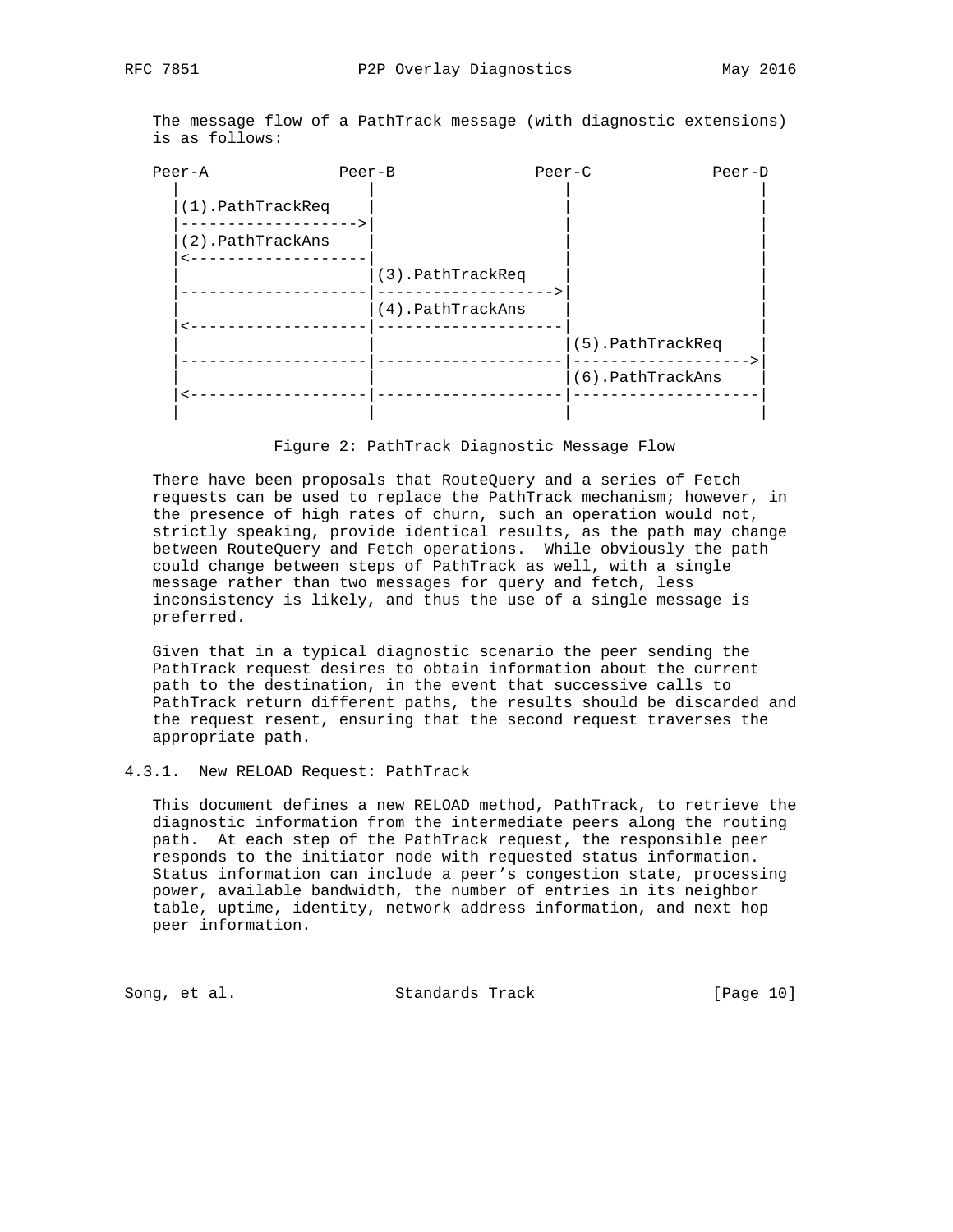A PathTrack request specifies which diagnostic information is requested using a DiagnosticsRequest data structure, which is defined and discussed in detail in Section 5.1. Base information is requested by setting the appropriate flags in the data structure in the request. If all flags are clear (no bits are set), then the PathTrack request is only used for requesting the next hop information. In this case, the iterative mode of PathTrack is degraded to a RouteQuery method that is only used for checking the liveness of the peers along the routing path. The PathTrack request can be routed using direct response routing or other routing methods chosen by the initiator node.

 A response to a successful PathTrackReq is a PathTrackAns message. The PathTrackAns contains general diagnostic information in the payload, returned using a DiagnosticResponse data structure. This data structure is defined and discussed in detail in Section 5.2. The information returned is determined based on the information requested in the flags in the corresponding request.

4.3.1.1. PathTrack Request

The structure of the PathTrack request is as follows:

 struct{ Destination destination; DiagnosticsRequest request; }PathTrackReq;

The fields of the PathTrackReq are as follows:

 destination: The destination that the initiator node is interested in. This may be any valid destination object, including a NodeID, opaque ids, or ResourceID. One example should be noted that, for debugging purposes, the initiator will use the destination ID as it was used when failure happened.

request: A DiagnosticsRequest, as discussed in Section 5.1.

4.3.1.2. PathTrack Response

The structure of the PathTrack response is as follows:

 struct{ Destination next\_hop; DiagnosticsResponse response; }PathTrackAns;

Song, et al. Standards Track [Page 11]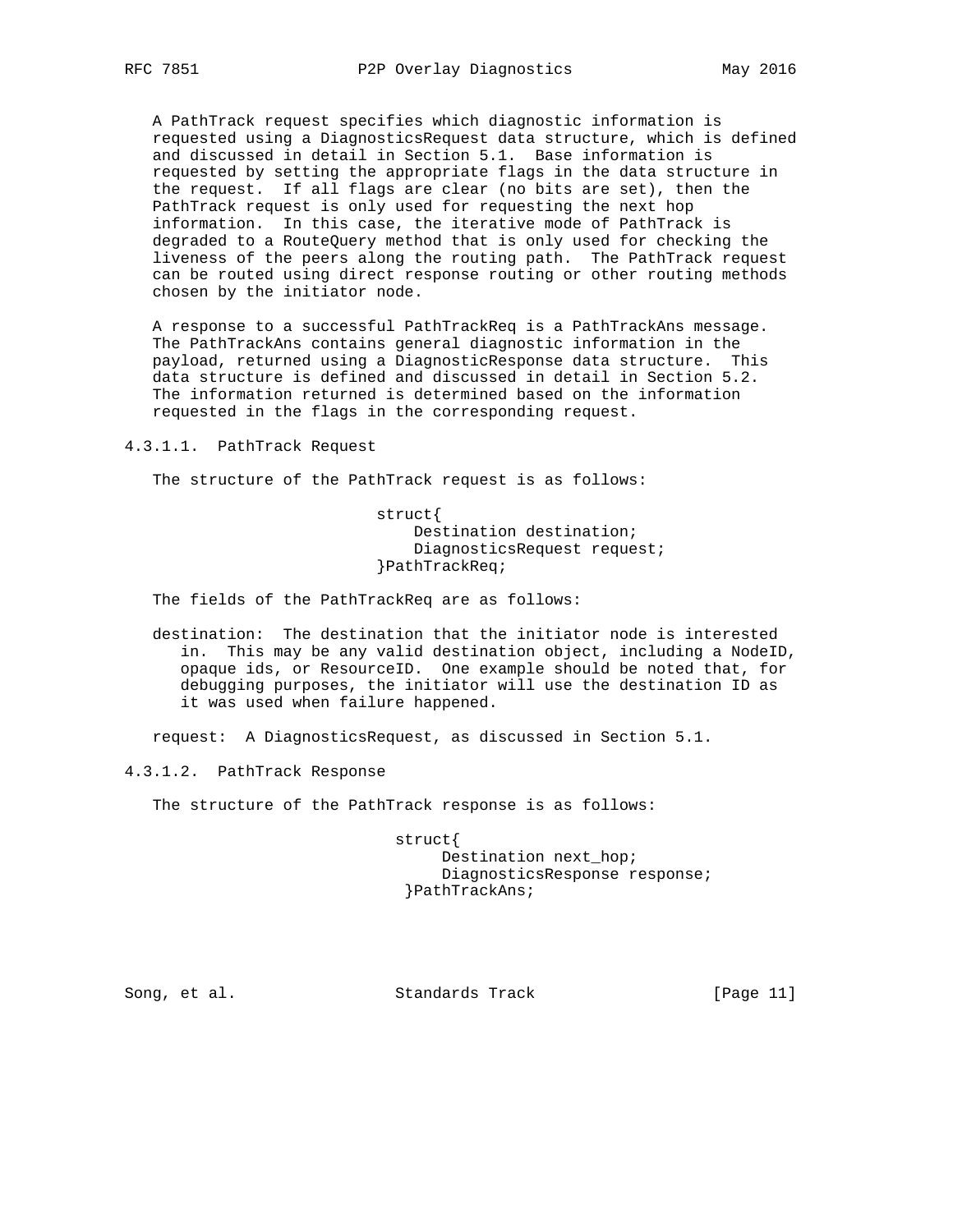The fields of the PathTrackAns are as follows:

 next\_hop: The information of the next hop node from the responding intermediate peer to the destination. If the responding peer is the responsible peer for the destination ID, then the next\_hop node ID equals the responding node ID, and after receiving a PathTrackAns where the next\_hop node ID equals the responding node ID, the initiator MUST stop the iterative process.

response: A DiagnosticsResponse, as discussed in Section 5.2.

4.4. Error Code Extensions

 This document extends the error response method defined in the RELOAD specification to support error cases resulting from diagnostic queries. When an error is encountered in RELOAD, the Message Code 0xffff is returned. The ErrorResponse structure includes an error code. We define new error codes to report possible error conditions detected while performing diagnostics:

| Code Value | Error Code Name                        |
|------------|----------------------------------------|
| 0x15       | Error Underlay Destination Unreachable |
| 0x16       | Error Underlay Time Exceeded           |
| 0x17       | Error Message Expired                  |
| 0x18       | Error Upstream Misrouting              |
| 0x19       | Error Loop Detected                    |
| 0x1a       | Error_TTL_Hops_Exceeded                |

 The error code is returned by the upstream node before the failure node. The upstream node uses the normal ping to detect the failure type and return it to the initiator node, which will help the user (initiator node) to understand where the failure happened and what kind of error happened, as the failure may happen at the same location and for the same reason when sending the normal message and the diagnostics message.

 As defined in RELOAD, additional information may be stored (in an implementation-specific way) in the optional error\_info byte string. While the specifics are obviously left to the implementation, as an example, in the case of 0x15, the error\_field could be used to provide additional information as to why the underlay destination is unreachable (net unreachable, host unreachable, fragmentation needed, etc.).

Song, et al. Standards Track [Page 12]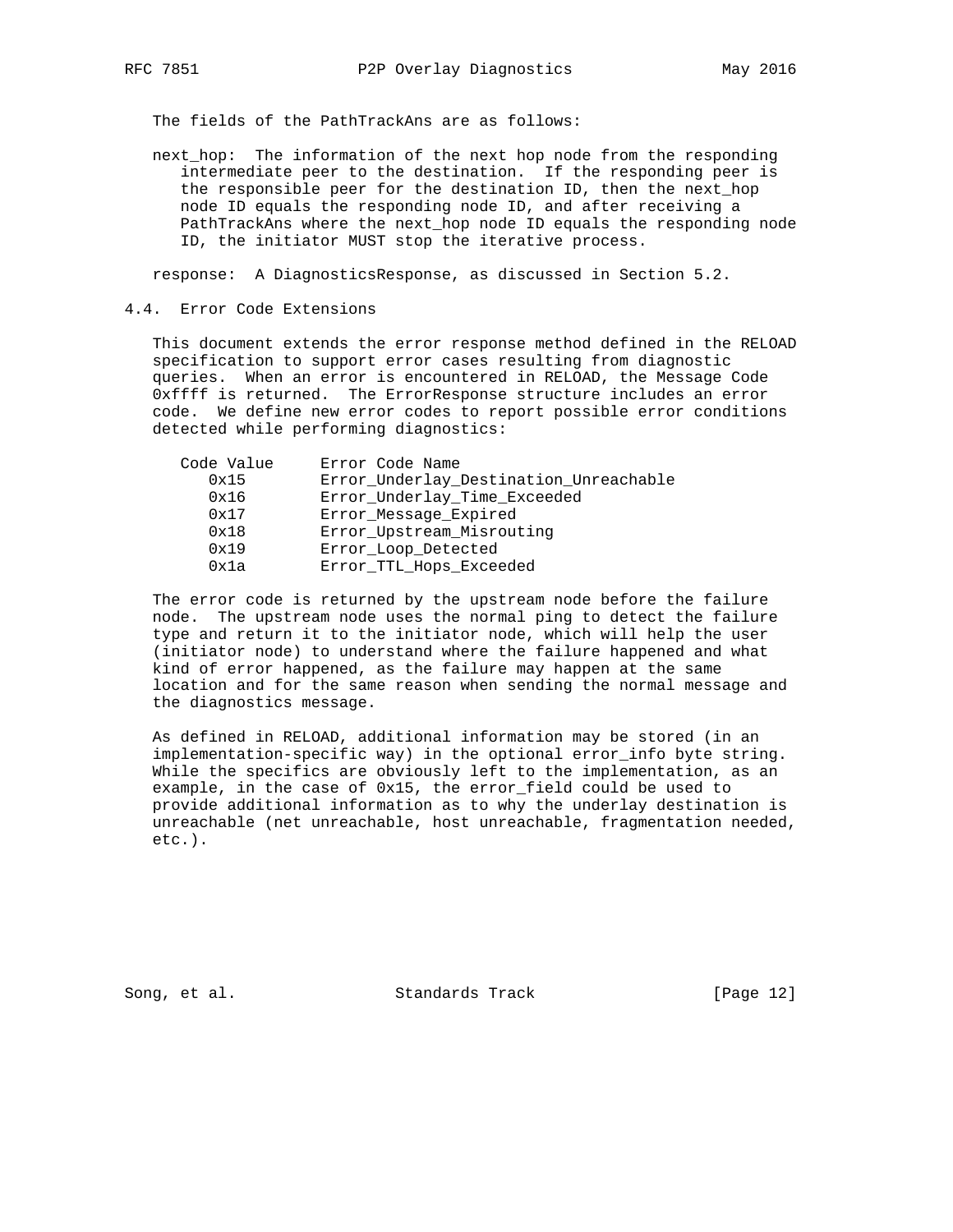5. Diagnostic Data Structures

 Both the extended Ping method and PathTrack method use the following common diagnostics data structures to collect data. Two common structures are defined: DiagnosticsRequest for requesting data and DiagnosticsResponse for returning the information.

5.1. DiagnosticsRequest Data Structure

 The DiagnosticsRequest data structure is used to request diagnostic information and has the following form:

```
 enum{ (2^16-1) } DiagnosticKindId;
struct{
    DiagnosticKindId kind;
    opaque diagnostic_extension_contents<0..2^32-1>;
}DiagnosticExtension;
struct{
    uint64 expiration;
    uint64 timestamp_initiated;
    uint64 dMFlags;
    uint32 ext_length;
    DiagnosticExtension diagnostic_extensions_list<0..2^32-1>;
 }DiagnosticsRequest;
```
The fields in the DiagnosticsRequest are as follows:

- expiration: The time when the request will expire represented as the number of milliseconds elapsed since midnight Jan 1, 1970 UTC (not counting leap seconds). This will have the same values for seconds as standard UNIX time or POSIX time. More information can be found at "Unix time" in Wikipedia [UnixTime]. This value MUST have a value between 1 and 600 seconds in the future. This value is used to prevent replay attacks.
- timestamp\_initiated: The time when the diagnostics request was initiated, represented as the number of milliseconds elapsed since midnight Jan 1, 1970 UTC (not counting leap seconds). This will have the same values for seconds as standard UNIX time or POSIX time.

Song, et al. Standards Track [Page 13]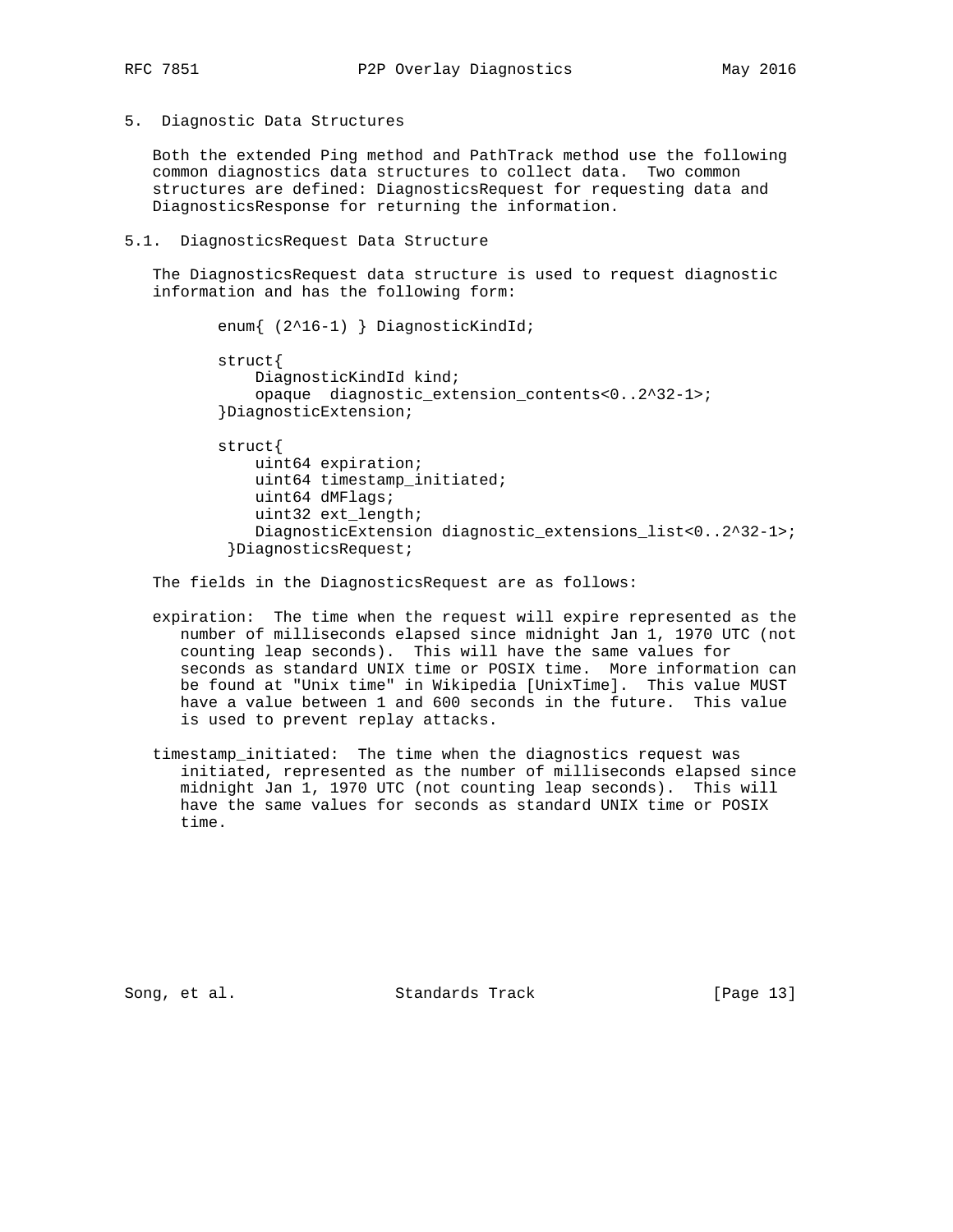dMFlags: A mandatory field that is an unsigned 64-bit integer indicating which base diagnostic information the request initiator node is interested in. The initiator sets different bits to retrieve different kinds of diagnostic information. If dMFlags is set to zero, then no base diagnostic information is conveyed in the PathTrack response. If dMFlags is set to all "1"s, then all base diagnostic information values are requested. A request may set any number of the flags to request the corresponding diagnostic information.

 Note this memo specifies the initial set of flags; the flags can be extended. The dMflags indicate general diagnostic information. The mapping between the bits in the dMFlags and the diagnostic Kind ID presented is as described in Section 9.1.

- ext\_length: The length of the extended diagnostic request information in bytes. If the value is greater than or equal to 1, then some extended diagnostic information is being requested on the assumption this information will be included in the response if the recipient understands the extended request and is willing to provide it. The specific diagnostic information requested is defined in the diagnostic\_extensions\_list below. A value of zero indicates no extended diagnostic information is being requested. The value of ext\_length MUST NOT be negative. Note that it is not the length of the entire DiagnosticsRequest data structure, but of the data making up the diagnostic\_extensions\_list.
- diagnostic\_extensions\_list: Consists of one or more DiagnosticExtension structures (see below) documenting additional diagnostic information being requested. Each DiagnosticExtension consists of the following fields:
	- kind: A numerical code indicating the type of extension diagnostic information (see Section 9.2). Note that kinds 0xf000 - 0xfffe are reserved for overlay specific diagnostics and may be used without IANA registration for local diagnostic information. Kinds from 0x0000 to 0x003f MUST NOT be indicated in the diagnostic\_extensions\_list in the message request, as they may be represented using the dMFlags in a much simpler (and more space efficient) way.
	- diagnostic\_extension\_contents: The opaque data containing the request for this particular extension. This data is extension dependent.

Song, et al. Standards Track [Page 14]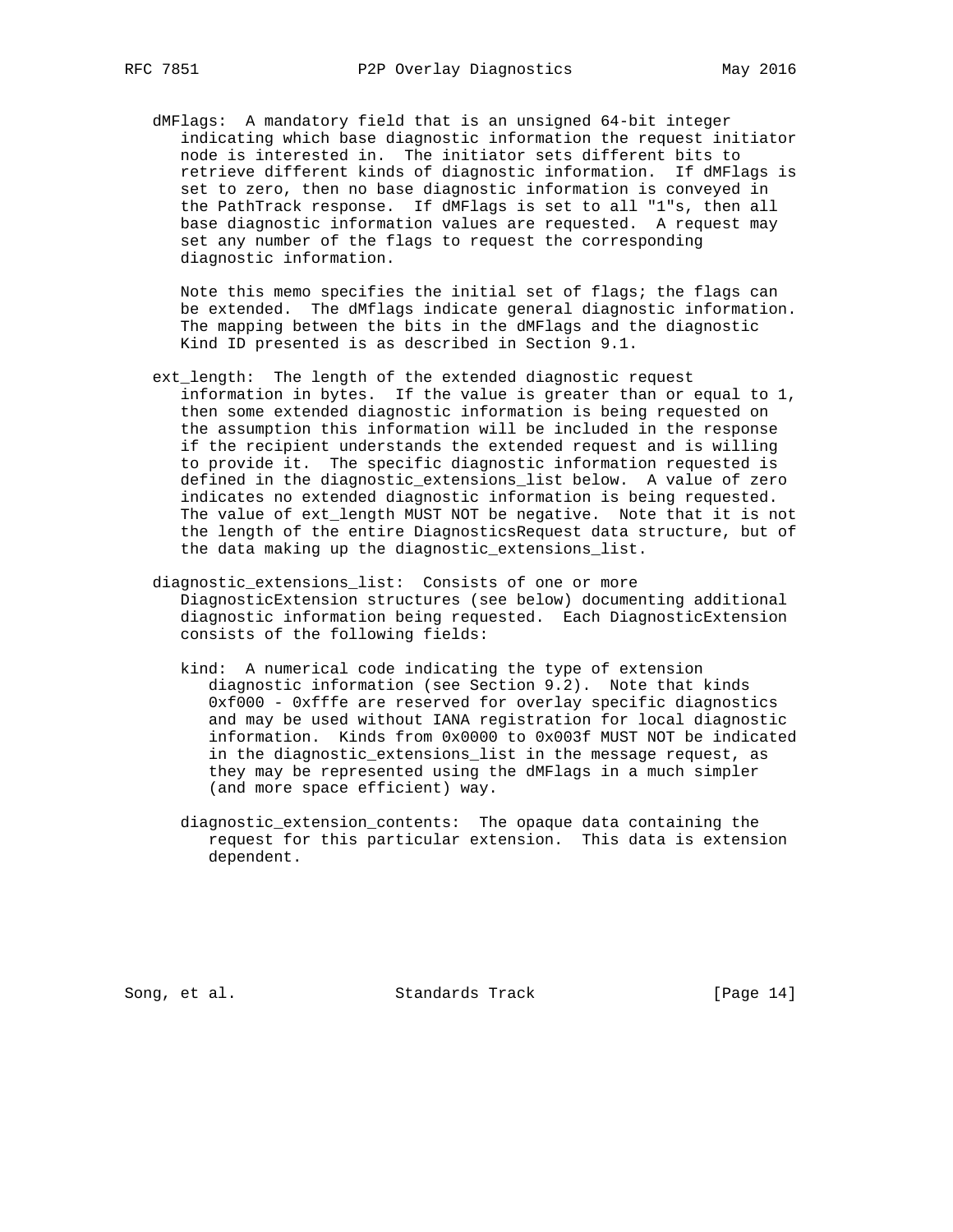#### 5.2. DiagnosticsResponse Data Structure

 The DiagnosticsResponse data structure is used to return the diagnostic information and has the following form:

```
 enum { (2^16-1) } DiagnosticKindId;
struct{
   DiagnosticKindId kind;
    opaque diagnostic_info_contents<0..2^16-1>;
}DiagnosticInfo;
```

```
 struct{
    uint64 expiration;
    uint64 timestamp_initiated;
    uint64 timestamp_received;
    uint8 hop_counter;
    uint32 ext_length;
    DiagnosticInfo diagnostic_info_list<0..2^32-1>;
}DiagnosticsResponse;
```
The fields in the DiagnosticsResponse are as follows:

- expiration: The time when the response will expire represented as the number of milliseconds elapsed since midnight Jan 1, 1970 UTC (not counting leap seconds). This will have the same values for seconds as standard UNIX time or POSIX time. This value MUST have a value between 1 and 600 seconds in the future.
- timestamp\_initiated: This value is copied from the diagnostics request message. The benefit of containing such a value in the response message is that the initiator node does not have to maintain the state.
- timestamp\_received: The time when the diagnostic request was received represented as the number of milliseconds elapsed since midnight Jan 1, 1970 UTC (not counting leap seconds). This will have the same values for seconds as standard UNIX time or POSIX time.
- hop\_counter: This field only appears in diagnostic responses. It MUST be exactly copied from the TTL field of the forwarding header in the received request. This information is sent back to the request initiator, allowing it to compute the number of hops that the message traversed in the overlay.

Song, et al. Standards Track [Page 15]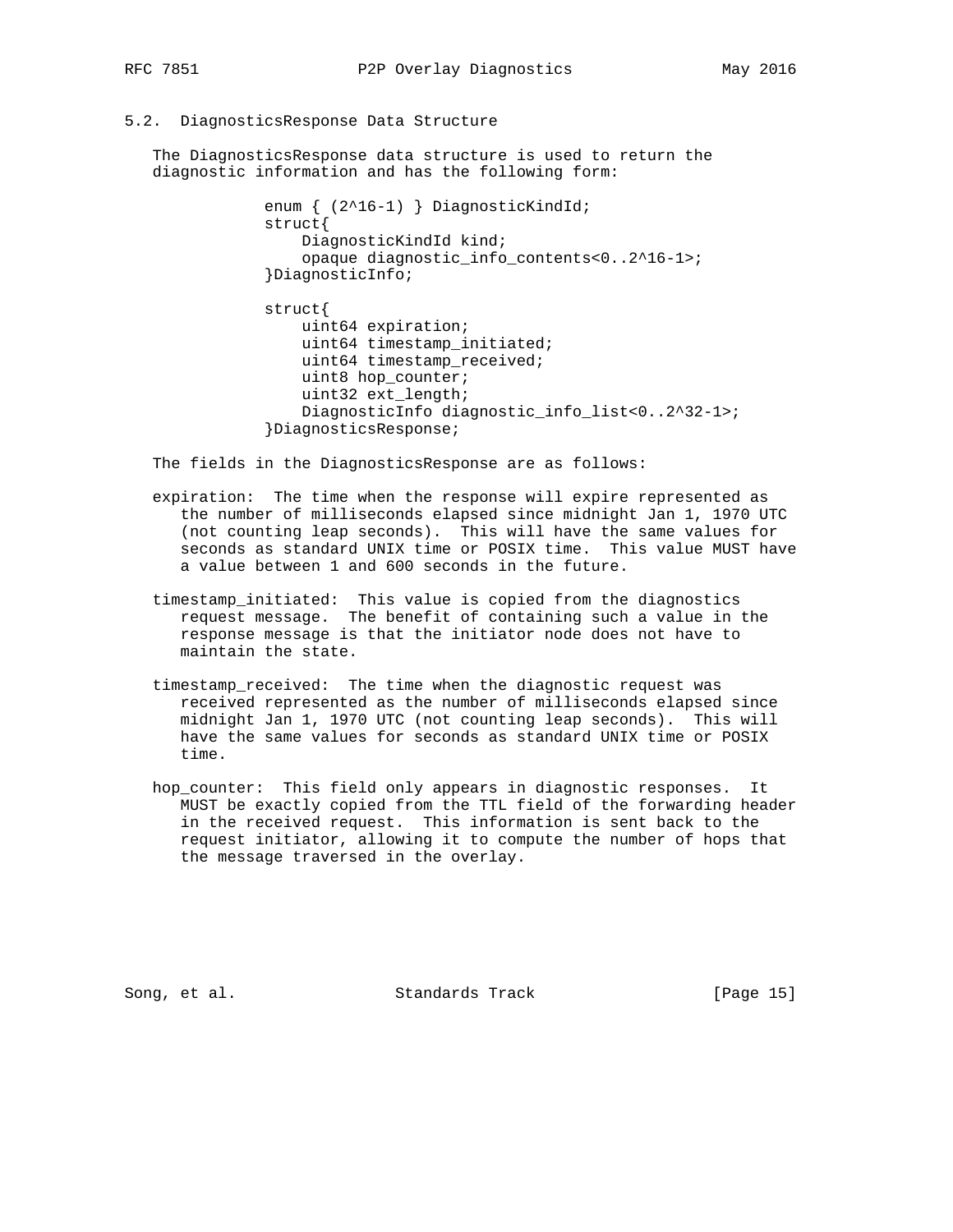- ext\_length: The length of the returned DiagnosticInfo information in bytes. If the value is greater than or equal to 1, then some extended diagnostic information (as specified in the DiagnosticsRequest) was available and is being returned. In that case, this value indicates the length of the returned information. A value of zero indicates no extended diagnostic information is included either because none was requested or the request could not be accommodated. The value of ext\_length MUST NOT be negative. Note that it is not the length of the entire DiagnosticsRequest data structure but of the data making up the diagnostic\_info\_list.
- diagnostic\_info\_list: consists of one or more DiagnosticInfo structures containing the requested diagnostic\_info\_contents. The fields in the DiagnosticInfo structure are as follows:
	- kind: A numeric code indicating the type of information being returned. For base data requested using the dMFlags, this code corresponds to the dMFlag set and is described in Section 5.1. For diagnostic extensions, this code will be identical to the value of the DiagnosticKindId set in the "kind" field of the DiagnosticExtension of the request. See Section 9.2.
	- diagnostic\_info\_contents: Data containing the value for the diagnostic information being reported. Various kinds of diagnostic information can be retrieved. Please refer to Section 5.3 for details of the diagnostic Kind ID for the base diagnostic information that may be reported.
- 5.3. dMFlags and Diagnostic Kind ID Types

 The dMFlags field described above is a 64-bit field that allows initiator nodes to identify up to 62 items of base information to request in a request message (the first and last flags being reserved). The dMFlags also reserves all "0"s, which means nothing is requested, and all "1"s, which means everything is requested. But at the same time, the first and last bits cannot be used for other purposes, and they MUST be set to 0 when other particular diagnostic Kind IDs are requested. When the requested base information is returned in the response, the value of the diagnostic Kind ID will correspond to the numeric field marked in the dMFlags in the request. The values for the dMFlags are defined in Section 9.1 and the diagnostic Kind IDs are defined in Section 9.2. The information contained for each value is described in this section. Access to each kind of diagnostic information MUST NOT be allowed unless compliant to the rules defined in Section 7.

Song, et al. Standards Track [Page 16]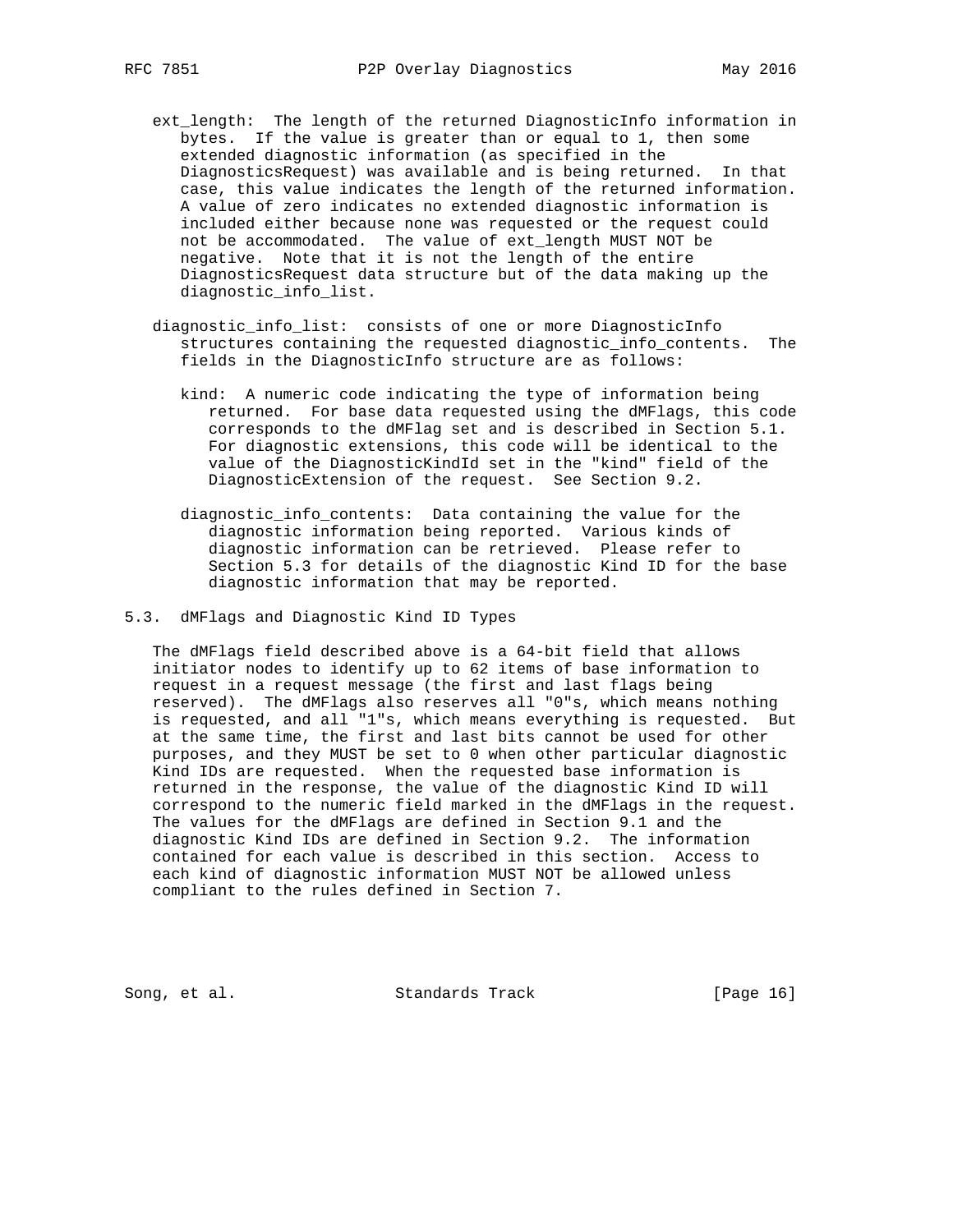STATUS\_INFO (8 bits): A single-value element containing an unsigned byte representing whether or not the node is in congestion status. An example usage of STATUS\_INFO is for congestion-aware routing. In this scenario, each peer has to update its congestion status periodically. An intermediate peer in the Distributed Hash Table (DHT) network will choose its next hop according to both the DHT routing algorithm and the status information. This is done to avoid increasing load on congested peers. The rightmost 4 bits are used and other bits MUST be cleared to "0"s for future use.

There are 16 levels of congestion status, with 0x00 representing zero load and 0x0f representing congestion. This document does not provide a specific method for congestion and leaves this decision to each overlay implementation. One possible option for an overlay implementation would be to take node's CPU/memory/ bandwidth usage percentage in the past 600 seconds and normalize the highest value to the range from 0x00 to 0x0f. An overlay implementation can also decide to not use all the 16 values from 0x00 to 0x0f. A future document may define an objective measure or specific algorithm for this.

- ROUTING\_TABLE\_SIZE (32 bits): A single-value element containing an unsigned 32-bit integer representing the number of peers in the peer's routing table. The administrator of the overlay may be interested in statistics of this value for reasons such as routing efficiency.
- PROCESS\_POWER (64 bits): A single-value element containing an unsigned 64-bit integer specifying the processing power of the node with MIPS as the unit. Fractional values are rounded up.
- UPSTREAM\_BANDWIDTH (64 bits): A single-value element containing an unsigned 64-bit integer specifying the upstream network bandwidth (provisioned or maximum, not available) of the node with units of kbit/s. Fractional values are rounded up. For multihomed hosts, this should be the link used to send the response.
- DOWNSTREAM\_BANDWIDTH (64 bits): A single-value element containing an unsigned 64-bit integer specifying the downstream network bandwidth (provisioned or maximum, not available) of the node with kbit/s as the unit. Fractional values are rounded up. For multihomed hosts, this should be the link the request was received from.

Song, et al. Standards Track [Page 17]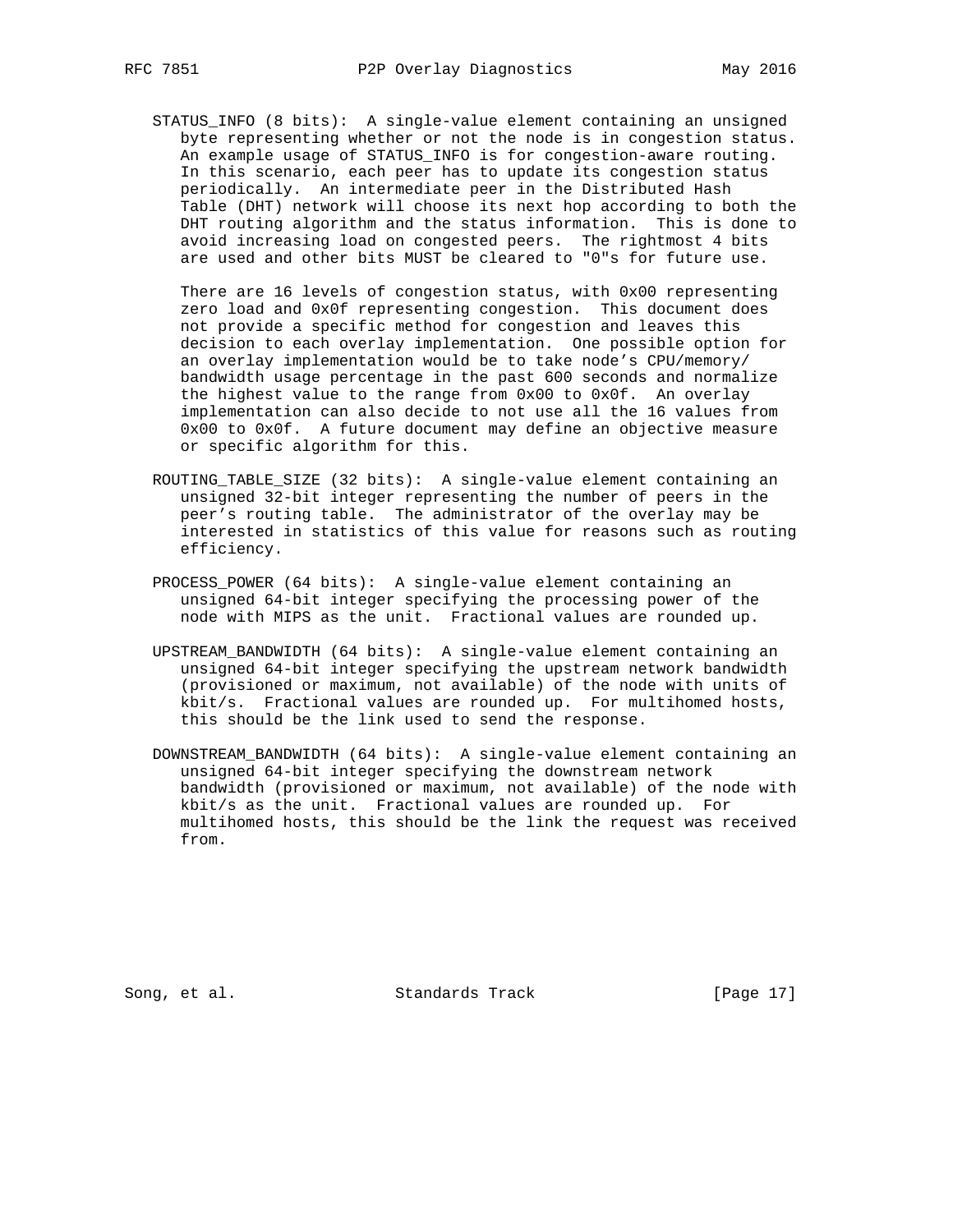- SOFTWARE\_VERSION: A single-value element containing a US-ASCII string that identifies the manufacture, model, operating system information, and the version of the software. Given that there are a very large number of peers in some networks, and no peer is likely to know all other peer's software, this information may be very useful to help determine if the cause of certain groups of misbehaving peers is related to specific software versions. While the format is peer defined, a suggested format is as follows: "ApplicationProductToken (Platform; OS-or-CPU) VendorProductToken (VendorComment)", for example, "MyReloadApp/1.0 (Unix; Linux x86\_64) libreload-java/0.7.0 (Stonyfish Inc.)". The string is a C-style string and MUST be terminated by "\0"."\0" MUST NOT be included in the string itself to prevent confusion with the delimiter.
- MACHINE\_UPTIME (64 bits): A single-value element containing an unsigned 64-bit integer specifying the time the node's underlying system has been up (in seconds).
- APP\_UPTIME (64 bits): A single-value element containing an unsigned 64-bit integer specifying the time the P2P application has been up (in seconds).
- MEMORY\_FOOTPRINT (64 bits): A single-value element containing an unsigned 64-bit integer representing the memory footprint of the peer program in kilobytes (1024 bytes). Fractional values are rounded up.
- DATASIZE\_STORED (64 bits): An unsigned 64-bit integer representing the number of bytes of data being stored by this node.
- INSTANCES\_STORED: An array element containing the number of instances of each kind stored. The array is indexed by Kind-ID. Each entry is an unsigned 64-bit integer.
- MESSAGES\_SENT\_RCVD: An array element containing the number of messages sent and received. The array is indexed by method code. Each entry in the array is a pair of unsigned 64-bit integers (packed end to end) representing sent and received.
- EWMA\_BYTES\_SENT (32 bits): A single-value element containing an unsigned 32-bit integer representing an exponential weighted average of bytes sent per second by this peer:

sent = alpha x sent\_present +  $(1 - alpha)$  x sent\_last

 where sent\_present represents the bytes sent per second since the last calculation and sent\_last represents the last calculation of

Song, et al. Standards Track [Page 18]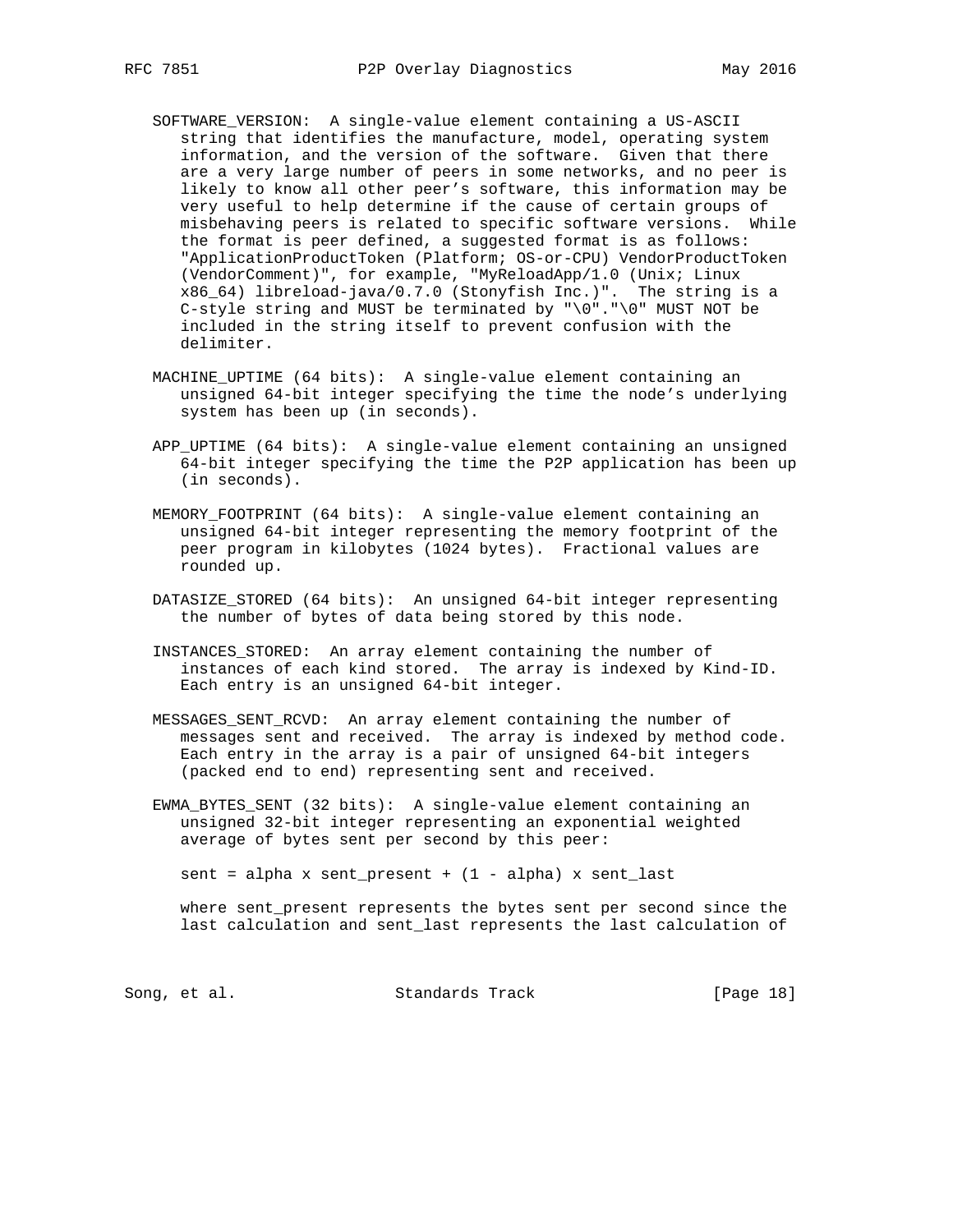bytes sent per second. A suitable value for alpha is 0.8 (or another value as determined by the implementation). This value is calculated every five seconds (or another time period as determined by the implementation). The value for the very first time period should simply be the average of bytes sent in that time period.

 EWMA\_BYTES\_RCVD (32 bits): A single-value element containing an unsigned 32-bit integer representing an exponential weighted average of bytes received per second by this peer:

rcvd = alpha x rcvd\_present +  $(1 - alpha)$  x rcvd\_last

 where rcvd\_present represents the bytes received per second since the last calculation and rcvd\_last represents the last calculation of bytes received per second. A suitable value for alpha is 0.8 (or another value as determined by the implementation). This value is calculated every five seconds (or another time period as determined by the implementation). The value for the very first time period should simply be the average of bytes received in that time period.

- UNDERLAY\_HOP (8 bits): Indicates the IP-layer hops from the intermediate peer, which receives the diagnostics message to the next-hop peer for this message. (Note: RELOAD does not require the intermediate peers to look into the message body. So, here we use PathTrack to gather underlay hops for diagnostics purpose).
- BATTERY\_STATUS (8 bits): The leftmost bit is used to indicate whether this peer is using a battery or not. If this bit is clear (set to "0"), then the peer is using a battery for power. The other 7 bits are to be determined by specific applications.
- 6. Message Processing
- 6.1. Message Creation and Transmission

 When constructing either a Ping message with diagnostic extensions or a PathTrack message, the sender first creates and populates a DiagnosticsRequest data structure. The timestamp\_initiated field is set to the current time, and the expiration field is constructed based on this time. The sender includes the dMFlags field in the structure, setting any number (including all) of the flags to request particular diagnostic information. The sender MAY leave all the bits unset, thereby requesting no particular diagnostic information.

 The sender MAY also include diagnostic extensions in the DiagnosticsRequest data structure to request additional information.

Song, et al. Standards Track [Page 19]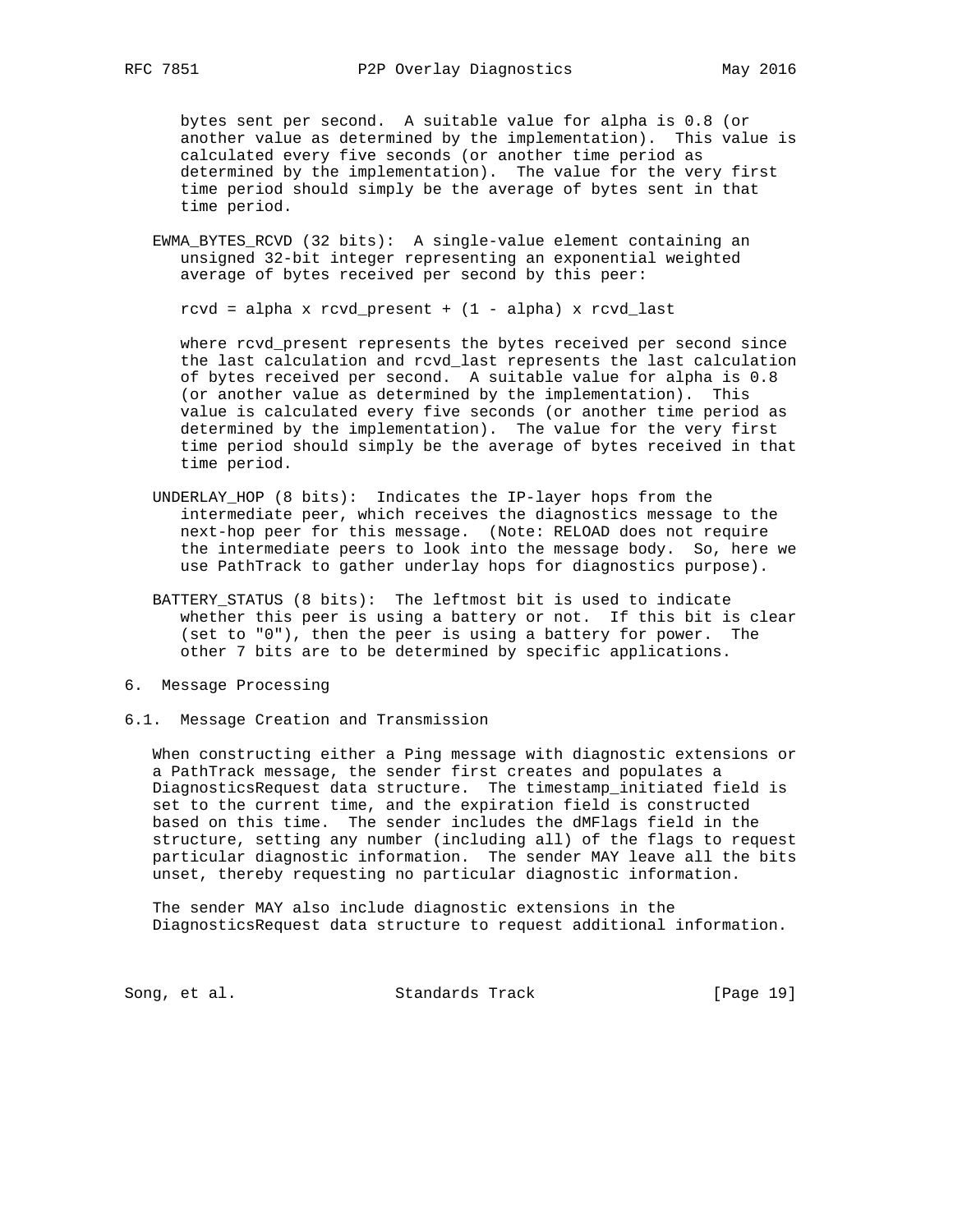If the sender includes any extensions, it MUST calculate the length of these extensions and set the ext\_length field to this value. If no extensions are included, the sender MUST set ext\_length to zero.

 The format of the DiagnosticRequest data structure and its fields MUST follow the restrictions defined in Section 5.1.

 When constructing a Ping message with diagnostic extensions, the sender MUST create a MessageExtension structure as defined in RELOAD [RFC6940], setting the value of type to 0x2 and the value of critical to FALSE. The value of extension\_contents MUST be a DiagnosticsRequest structure as defined above. The message MAY be directed to a particular NodeID or ResourceID but MUST NOT be sent to the broadcast NodeID.

 When constructing a PathTrack message, the sender MUST set the message\_code for the RELOAD MessageContents structure to path\_track\_req 0x27. The request field of the PathTrackReq MUST be set to the DiagnosticsRequest data structure defined above. The destination field MUST be set to the desired destination, which MAY be either a NodeID or ResourceID but SHOULD NOT be the broadcast NodeID.

#### 6.2. Message Processing: Intermediate Peers

 When a request arrives at a peer, if the peer's responsible ID space does not cover the destination ID of the request, then the peer MUST continue processing this request according to the overlay specified routing mode from RELOAD protocol.

 In P2P overlay, error responses to a message can be generated by either an intermediate peer or the responsible peer. When a request is received at a peer, the peer may find connectivity failures or malfunctioning peers through the predefined rules of the overlay network, e.g., by analyzing the Via List or underlay error messages. In this case, the intermediate peer returns an error response to the initiator node, reporting any malfunction node information available in the error message payload. All error responses generated MUST contain the appropriate error code.

 Each intermediate peer receiving a Ping message with extensions (and that understands the extension) or receiving a PathTrack request / response MUST check the expiration value (Unix time format) to determine if the message is expired. If the message expired, the intermediate peer MUST generate a response with error code 0x17 "Error\_Message\_Expired", return the response to the initiator node, and discard the message.

Song, et al. Standards Track [Page 20]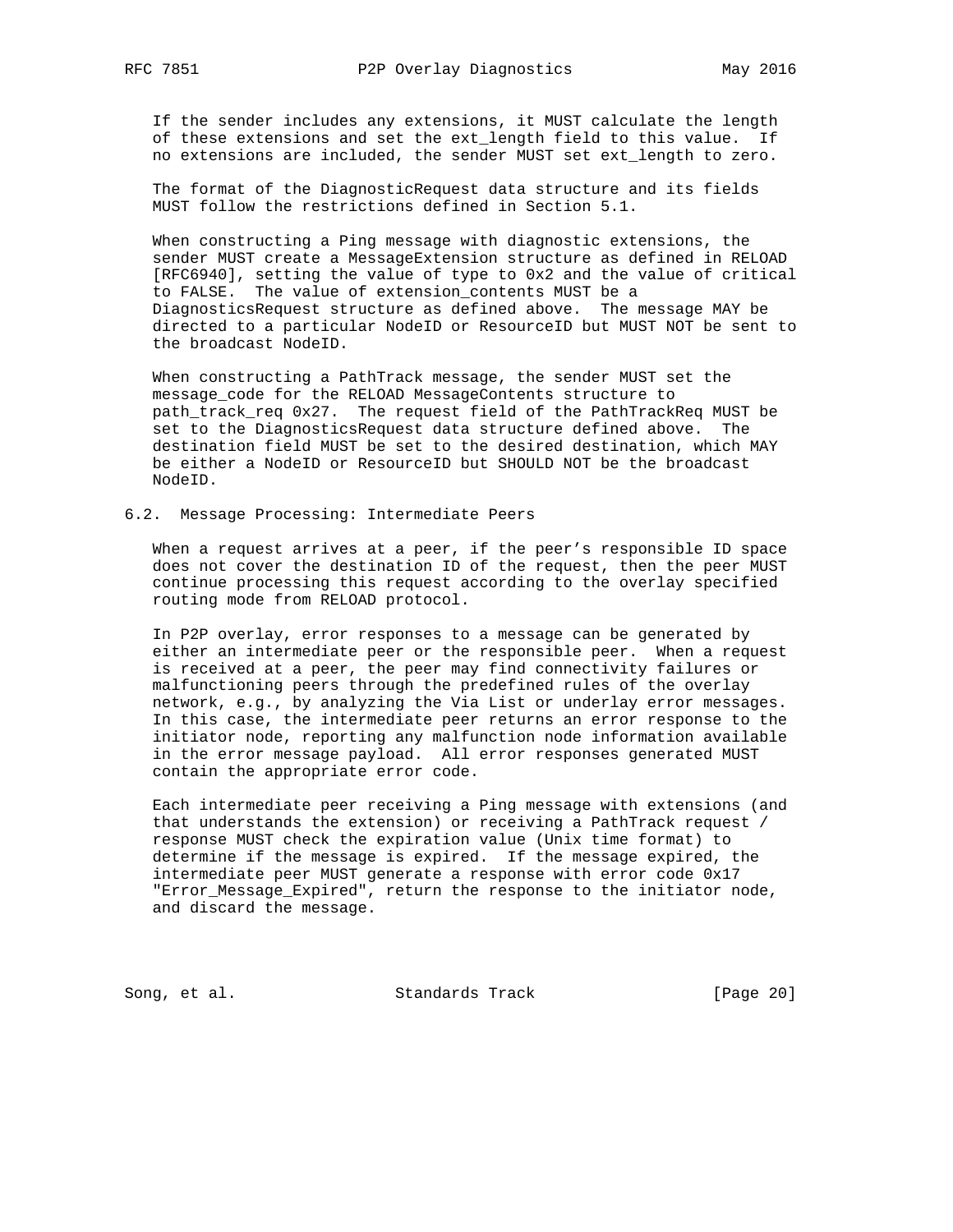The intermediate peer MUST return an error response with the error code 0x15 "Error\_Underlay\_Destination\_Unreachable" when it receives an ICMP message with "Destination Unreachable" information after forwarding the received request to the destination peer.

 The intermediate peer MUST return an error response with the error code 0x16 "Error\_Underlay\_Time\_Exceeded" when it receives an ICMP message with "Time Exceeded" information after forwarding the received request.

 The peer MUST return an error response with error code 0x18 "Error\_Upstream\_Misrouting" when it finds its upstream peer disobeys the routing rules defined in the overlay. The immediate upstream peer information MUST also be conveyed to the initiator node.

 The peer MUST return an error response with error code 0x19 "Error\_Loop\_Detected" when it finds a loop through the analysis of the Via List.

 The peer MUST return an error response with error code 0x1a "Error\_TTL\_Hops\_Exceeded" when it finds that the TTL field value is no more than 0 when forwarding.

6.3. Message Response Creation

 When a diagnostic request message arrives at a peer, it is responsible for the destination ID specified in the forwarding header, and assuming it understands the extension (in the case of Ping) or the new request type PathTrack, it MUST follow the specifications defined in RELOAD to form the response header, and perform the following operations:

- o When constructing a PathTrack response, the sender MUST set the message\_code for the RELOAD MessageContents structure to path\_track\_ans 0x28.
- o The receiver MUST check the expiration value (Unix time format) in the DiagnosticsRequest to determine if the message is expired. If the message is expired, the peer MUST generate a response with the error code 0x17 "Error\_Message\_Expired", return the response to the initiator node, and discard the message.
- o If the message is not expired, the receiver MUST construct a DiagnosticsResponse structure as follows: 1) the TTL value from the forwarding header is copied to the hop\_counter field of the DiagnosticsResponse structure (note that the default value for TTL at the beginning represents 100 hops unless the overlay configuration has overridden the value), and 2) the receiver

Song, et al. Standards Track [Page 21]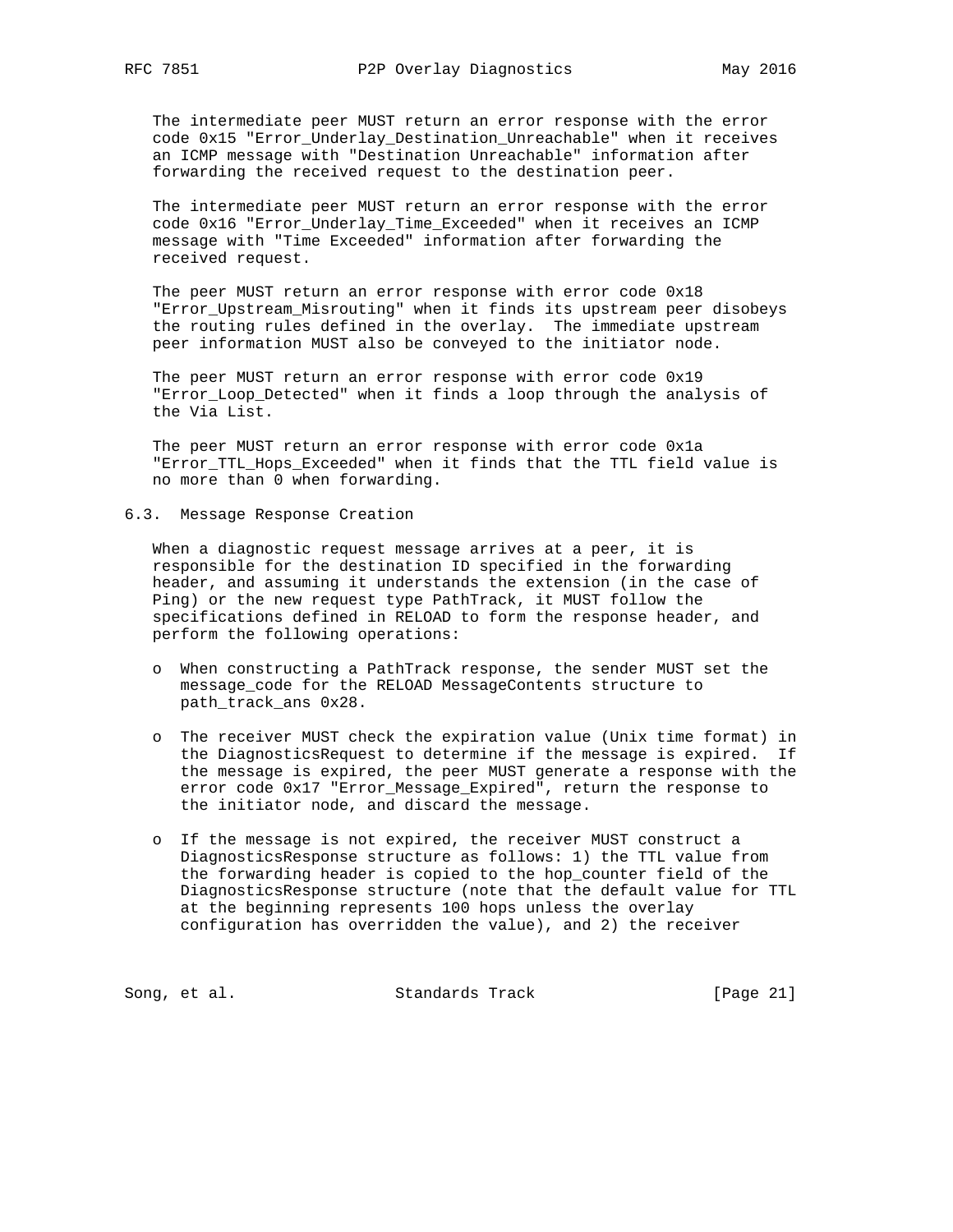generates a Unix time format timestamp for the current time of day and places it in the timestamp\_received field and constructs a new expiration time and places it in the expiration field of the DiagnosticsResponse.

- o The destination peer MUST check if the initiator node has the authority to request specific types of diagnostic information, and if appropriate, append the diagnostic information requested in the dMFlags and diagnostic\_extensions (if any) using the diagnostic\_info\_list field to the DiagnosticsResponse structure. If any information is returned, the receiver MUST calculate the length of the response and set ext\_length appropriately. If no diagnostic information is returned, ext\_length MUST be set to zero.
- o The format of the DiagnosticResponse data structure and its fields MUST follow the restrictions defined in Section 5.2.
- o In the event of an error, an error response containing the error code followed by the description (if they exist) MUST be created and sent to the sender. If the initiator node asks for diagnostic information that they are not authorized to query, the receiving peer MUST return an error response with the error code 2 "Error\_Forbidden".

## 6.4. Interpreting Results

 The initiator node, as well as the responding peer, may compute the overlay One-Way-Delay time through the value in timestamp\_received and the timestamp\_initiated field. However, for a single hop measurement, the traditional measurement methods (IP-layer ping) MUST be used instead of the overlay layer diagnostics methods.

 The P2P overlay network using the diagnostics methods specified in this document MUST enforce time synchronization with a central time server. The Network Time Protocol [RFC5905] can usually maintain time to within tens of milliseconds over the public Internet and can achieve better than one millisecond accuracy in local area networks under ideal conditions. However, this document does not specify the choice for time resolution and synchronization, leaving it to the implementation.

 The initiator node receiving the Ping response may check the hop\_counter field and compute the overlay hops to the destination peer for the statistics of connectivity quality from the perspective of overlay hops.

Song, et al. Standards Track [Page 22]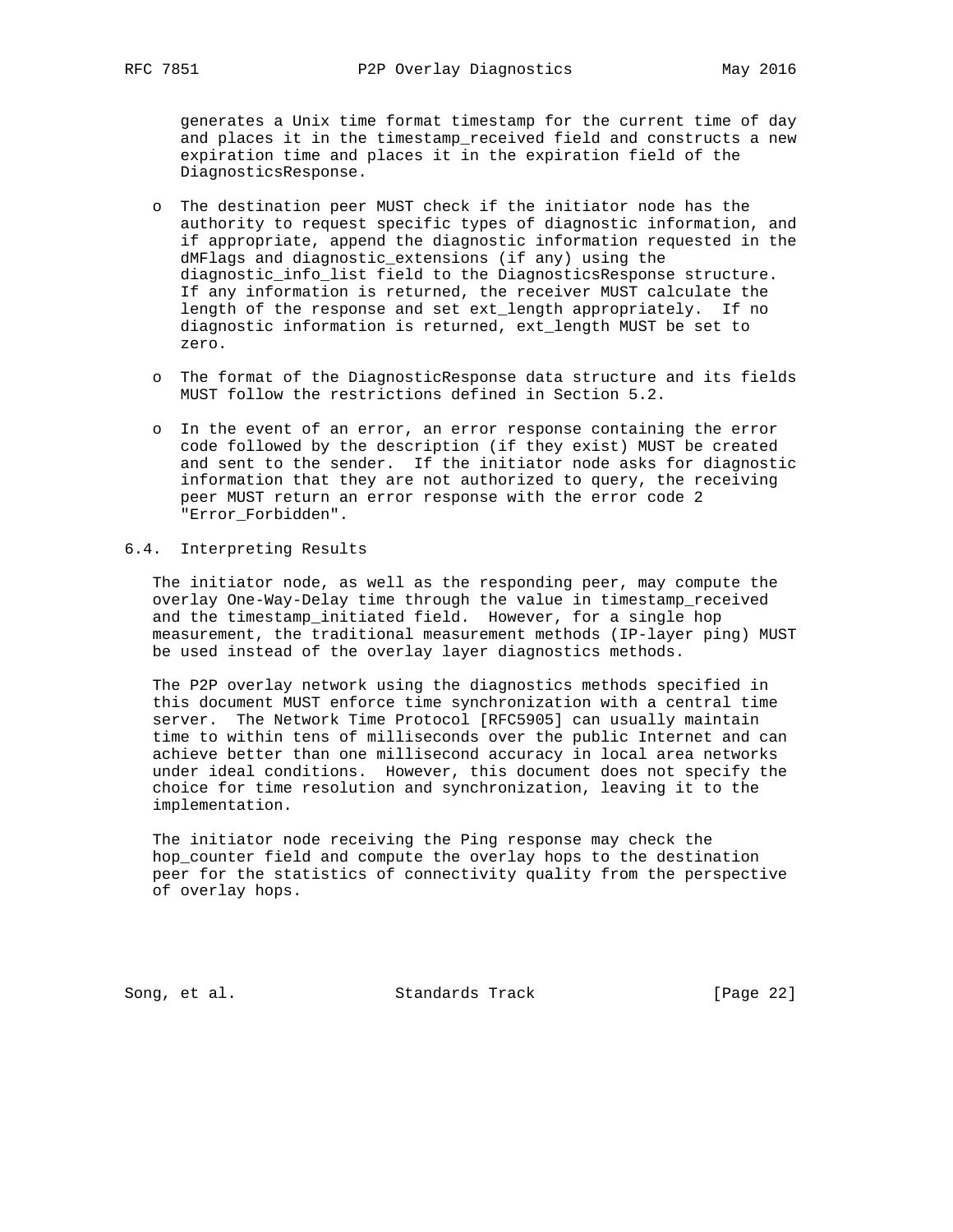- 
- 7. Authorization through Overlay Configuration

 Different level of access control can be made for different users/ nodes. For example, diagnostic information A can be accessed by nodes 1 and 2, but diagnostic information B can only be accessed by node 2.

 The overlay configuration file MUST contain the following XML elements for authorizing a node to access the relative diagnostic Kinds.

- diagnostic-kind: This has the attribute "kind" with the hexadecimal number indicating the diagnostic Kind ID. This attribute has the same value with Section 9.2 and at least one subelement "access node".
- access-node: This element contains one hexadecimal number indicating a NodeID, and the node with this NodeID is allowed to access the diagnostic "kind" under the same diagnostic-kind element.
- 8. Security Considerations

 The authorization for diagnostic information must be designed with care to prevent it becoming a method to retrieve information for both attacks. It should also be noted that attackers can use diagnostics to analyze overlay information to attack certain key peers. For example, diagnostic information might be used to fingerprint a peer where the peer will lose its anonymity characteristics, but anonymity might be very important for some P2P overlay networks, and defenses against such fingerprinting are probably very hard. As such, networks where anonymity is of very high importance may find implementation of diagnostics problematic or even undesirable, despite the many advantages it offers. As this document is a RELOAD extension, it follows RELOAD message header and routing specifications. The common security considerations described in the base document [RFC6940] are also applicable to this document. Overlays may define their own requirements on who can collect/share diagnostic information.

Song, et al. Standards Track [Page 23]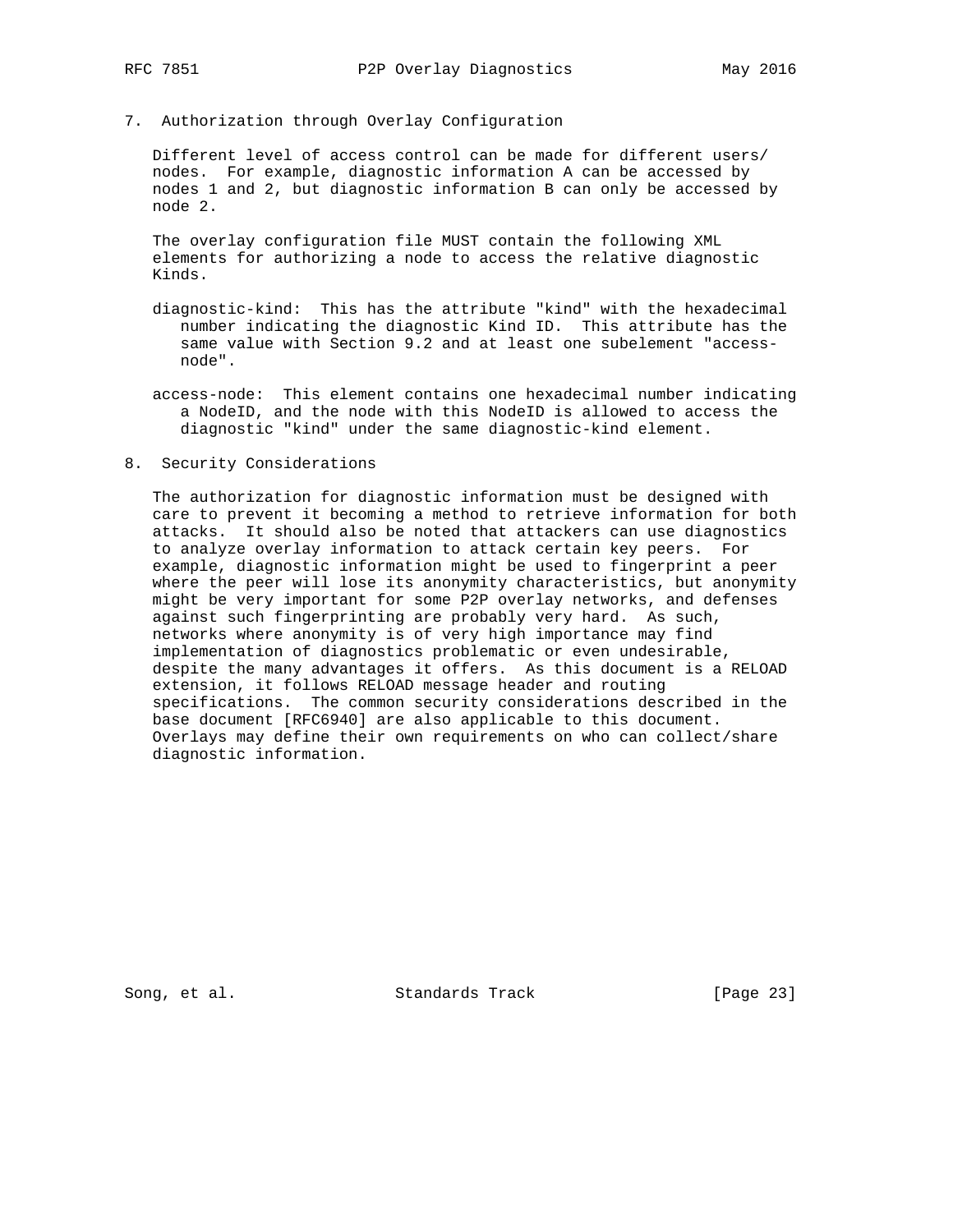## 9. IANA Considerations

## 9.1. Diagnostics Flag

 IANA has created a "RELOAD Diagnostics Flag" registry under protocol RELOAD. Entries in this registry are 1-bit flags contained in a 64-bit integer dMFlags denoting diagnostic information to be retrieved as described in Section 4.3.1. New entries SHALL be defined via Standards Action as per [RFC5226]. The initial contents of this registry are:

| Diagnostic Information   Diagnostic Flag in dMFlags |                        |           |      | Reference       |  |
|-----------------------------------------------------|------------------------|-----------|------|-----------------|--|
| Reserved All Os value                               | 0x 0000 0000           | 0000 0000 |      | RFC 7851        |  |
| Reserved First Bit                                  | 0x0000000              | 0000      | 0001 | RFC 7851        |  |
| STATUS INFO                                         | 0x0000000              | 0000      | 0002 | RFC 7851        |  |
| ROUTING TABLE SIZE                                  | 0x0000000              | 0000      | 0004 | RFC 7851        |  |
| PROCESS POWER                                       | 0x 0000 0000           | 0000      | 0008 | <b>RFC 7851</b> |  |
| UPSTREAM BANDWIDTH                                  | 0x0000000              | 0000      | 0010 | RFC 7851        |  |
| DOWNSTREAM BANDWIDTH                                | 0x 0000 0000           | 0000      | 0020 | RFC 7851        |  |
| SOFTWARE VERSION                                    | 0x0000000              | 0000      | 0040 | RFC 7851        |  |
| MACHINE UPTIME                                      | 0x0000000              | 0000      | 0080 | RFC 7851        |  |
| APP UPTIME                                          | $0 \times 00000000$    | 0000      | 0100 | RFC 7851        |  |
| MEMORY FOOTPRINT                                    | 0x0000000              | 0000      | 0200 | RFC 7851        |  |
| DATASIZE STORED                                     | 0x0000000              | 0000      | 0400 | RFC 7851        |  |
| INSTANCES STORED                                    | $0 \times 00000000$    | 0000      | 0800 | RFC 7851        |  |
| MESSAGES SENT RCVD                                  | 0x0000000              | 0000      | 1000 | RFC 7851        |  |
| EWMA BYTES SENT                                     | 0x0000000              | 0000      | 2000 | RFC 7851        |  |
| EWMA BYTES RCVD                                     | 0x0000000              | 0000      | 4000 | RFC 7851        |  |
| UNDERLAY HOP                                        | $0 \times 00000000$    | 0000      | 8000 | RFC 7851        |  |
| BATTERY STATUS                                      | 0x0000000              | 0001      | 0000 | RFC 7851        |  |
| Reserved Last Bit                                   | 0x 8000 0000           | 0000 0000 |      | RFC 7851        |  |
| Reserved All 1s value                               | Ox ffff ffff ffff ffff |           |      | RFC 7851        |  |

Song, et al. Standards Track [Page 24]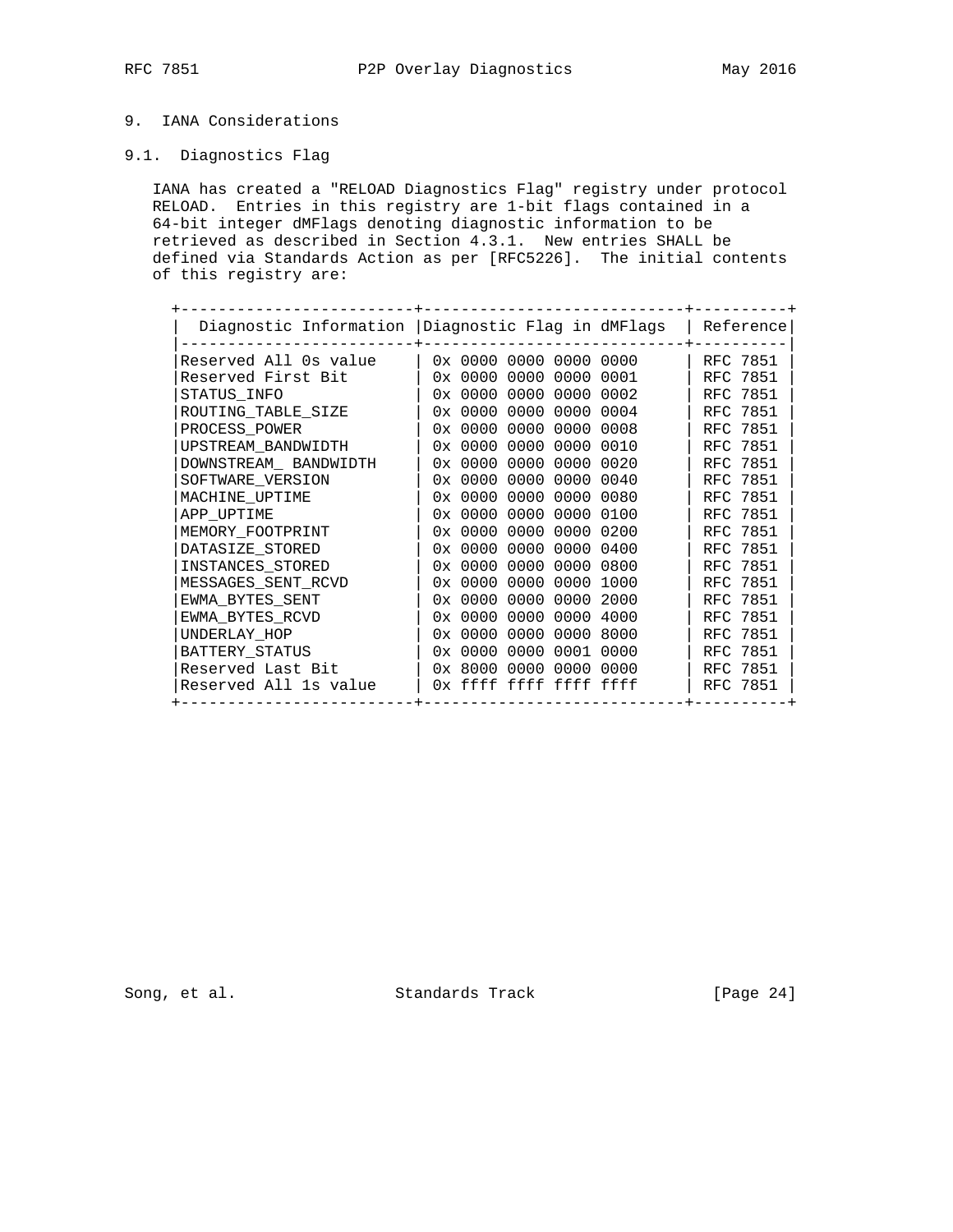## 9.2. Diagnostic Kind ID

 IANA has created a "RELOAD Diagnostic Kind ID" registry under protocol RELOAD. Entries in this registry are 16-bit integers denoting diagnostics extension data kinds carried in the diagnostic request and response messages, as described in Sections and 5.1 and 5.2. Code points from 0x0001 to 0x003e are asked to be assigned together with flags within the "RELOAD Diagnostics Flag" registry. The registration procedure for the "RELOAD Diagnostic Kind ID" registry is Standards Action as defined in RFC 5226.

| Diagnostic Kind      | Code              | Specification |
|----------------------|-------------------|---------------|
| Reserved             | 0x0000            | RFC 7851      |
| STATUS INFO          | 0x0001            | RFC 7851      |
| ROUTING TABLE SIZE   | 0x0002            | RFC 7851      |
| PROCESS POWER        | 0x0003            | RFC 7851      |
| UPSTREAM BANDWIDTH   | 0x0004            | RFC 7851      |
| DOWNSTREAM BANDWIDTH | 0x0005            | RFC 7851      |
| SOFTWARE VERSION     | $0 \times 0006$   | RFC 7851      |
| MACHINE UPTIME       | 0x0007            | RFC 7851      |
| APP UPTIME           | 0x0008            | RFC 7851      |
| MEMORY FOOTPRINT     | 0x0009            | RFC 7851      |
| DATASIZE STORED      | 0x000a            | RFC 7851      |
| INSTANCES STORED     | 0x000b            | RFC 7851      |
| MESSAGES_SENT_RCVD   | 0x000c            | RFC 7851      |
| EWMA BYTES SENT      | 0x000d            | RFC 7851      |
| EWMA BYTES RCVD      | 0x000e            | RFC 7851      |
| UNDERLAY_HOP         | 0x000f            | RFC 7851      |
| BATTERY STATUS       | 0x0010            | RFC 7851      |
| Unassigned           | $0x0011 - 0x003e$ | RFC 7851      |
| local use (Reserved) | $0xf000-0xfffe$   | RFC 7851      |
| Reserved             | 0xffff            | RFC 7851      |
|                      |                   |               |

## Table 1: Diagnostic Kind

Song, et al. Standards Track [Page 25]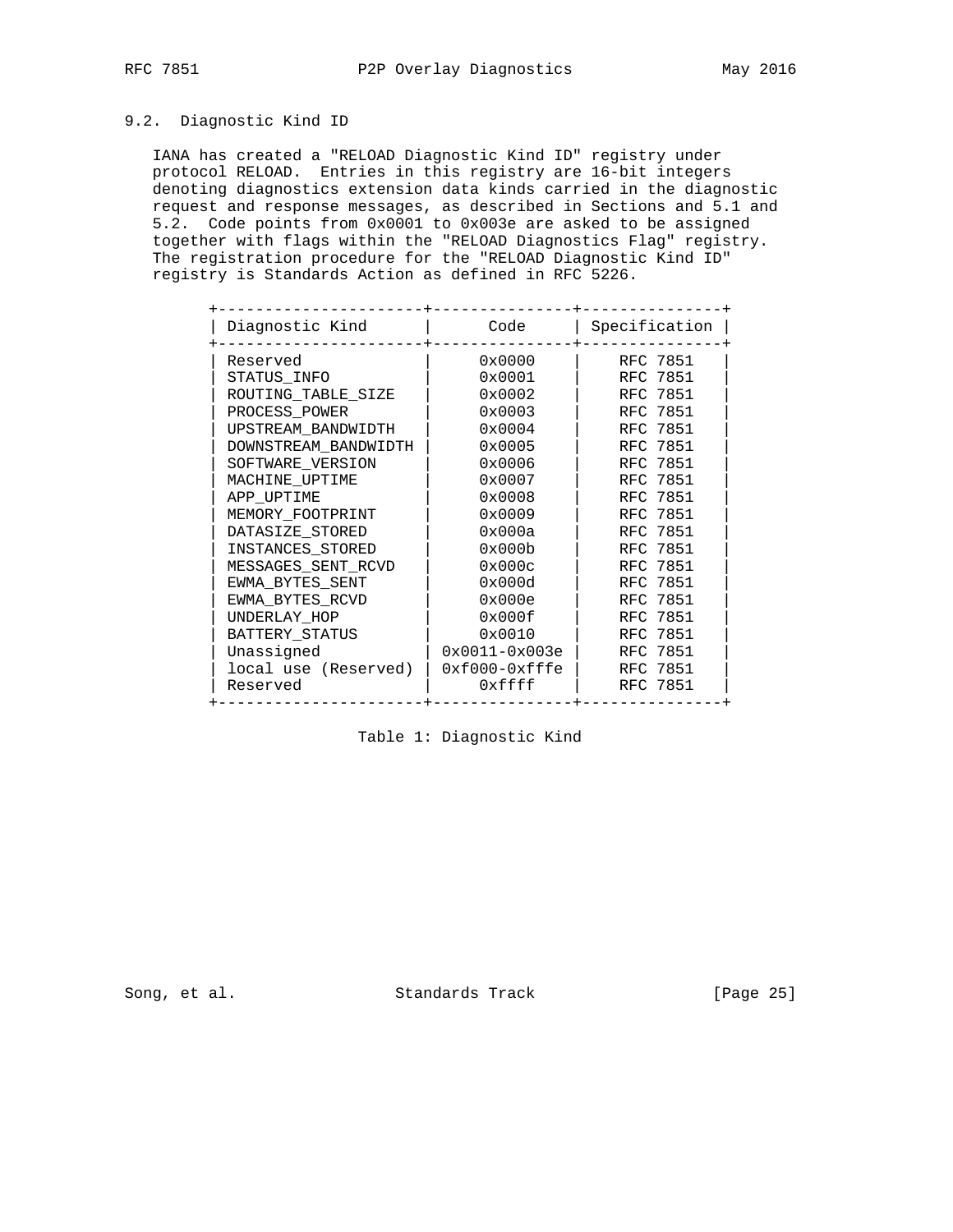## 9.3. Message Codes

 This document introduces two new types of messages and their responses, so the following additions have been made to the "RELOAD Message Codes" registry defined in RELOAD [RFC6940].

| Message Code Name   Code Value |      | RFC      |
|--------------------------------|------|----------|
| path_track_req                 | 0x27 | RFC 7851 |
| path_track_ans                 | 0x28 | RFC 7851 |

Table 2: Extensions to RELOAD Message Codes

## 9.4. Error Code

 This document introduces the following new error codes, which have been added to the "RELOAD Error Codes" registry.

| Error Code Name                        | Code Value   Reference |          |
|----------------------------------------|------------------------|----------|
| Error_Underlay_Destination_Unreachable | 0x15                   | RFC 7851 |
| Error Underlay Time Exceeded           | 0x16                   | RFC 7851 |
| Error_Message_Expired                  | 0x17                   | RFC 7851 |
| Error Upstream Misrouting              | 0x18                   | RFC 7851 |
| Error Loop Detected                    | 0x19                   | RFC 7851 |
| Error TTL Hops Exceeded                | 0x1A                   | RFC 7851 |

## Table 3: RELOAD Error Codes

### 9.5. Message Extension

This document introduces the following new RELOAD extension code:

| Extension Name   Code   Reference  |  |  |
|------------------------------------|--|--|
| Diagnostic_Ping   $0x2$   RFC 7851 |  |  |

Table 4: New RELOAD Extension Code

Song, et al. Standards Track [Page 26]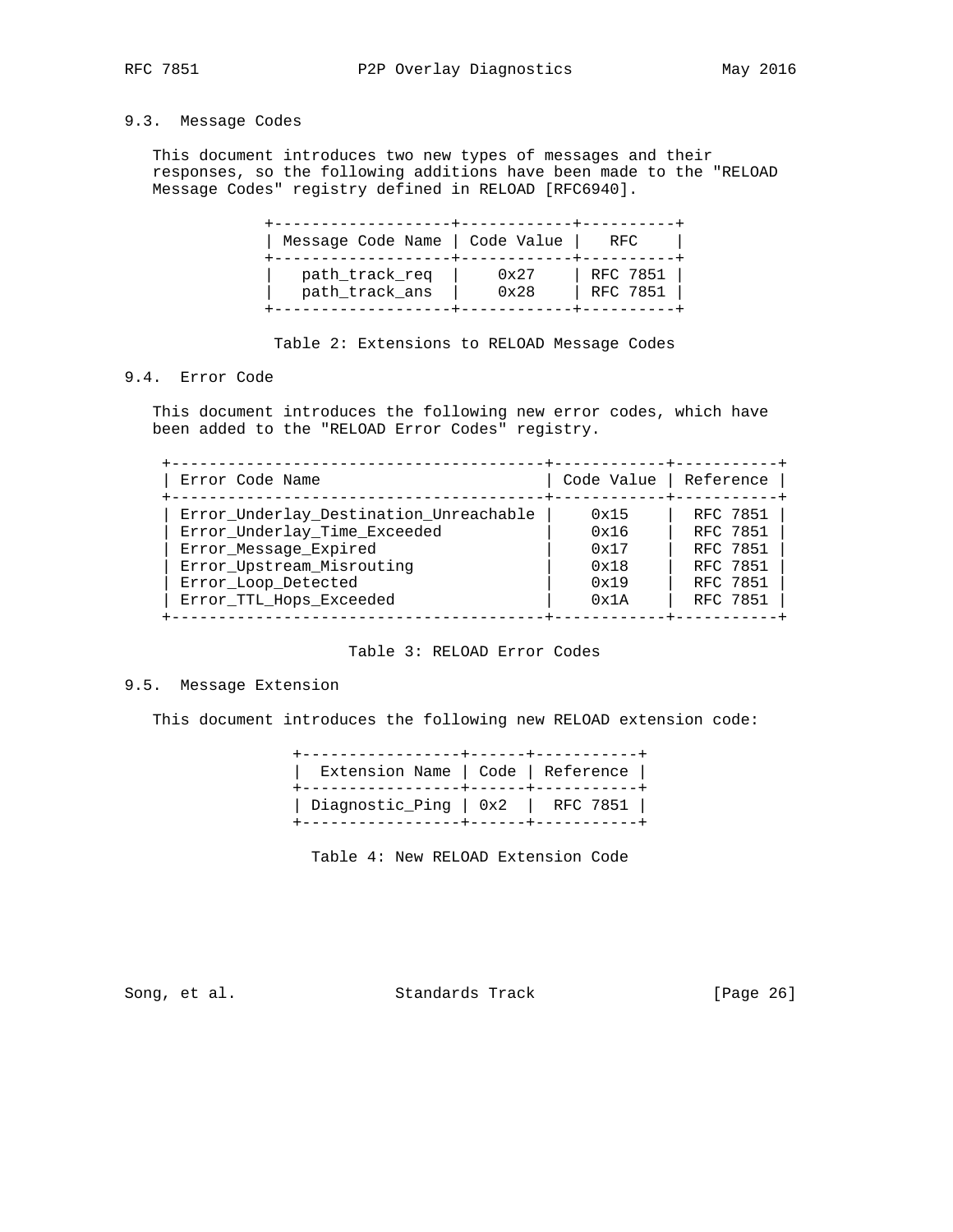- 
- 9.6. XML Name Space Registration

 This document registers a URI for the config-diagnostics XML namespace in the IETF XML registry defined in [RFC3688]. All the elements defined in this document belong to this namespace.

 URI: urn:ietf:params:xml:ns:p2p:config-diagnostics Registrant Contact: The IESG. XML: N/A; the requested URIs are XML namespaces

 The overlay configuration file MUST contain the following XML language declaring P2P diagnostics as a mandatory extension to RELOAD.

 <mandatory-extension> urn:ietf:params:xml:ns:p2p:config-diagnostics </mandatory-extension>

- 10. References
- 10.1. Normative References
	- [RFC792] Postel, J., "Internet Control Message Protocol", STD 5, RFC 792, DOI 10.17487/RFC0792, September 1981, <http://www.rfc-editor.org/info/rfc792>.
	- [RFC2119] Bradner, S., "Key words for use in RFCs to Indicate Requirement Levels", BCP 14, RFC 2119, DOI 10.17487/RFC2119, March 1997, <http://www.rfc-editor.org/info/rfc2119>.
	- [RFC3688] Mealling, M., "The IETF XML Registry", BCP 81, RFC 3688, DOI 10.17487/RFC3688, January 2004, <http://www.rfc-editor.org/info/rfc3688>.
	- [RFC5226] Narten, T. and H. Alvestrand, "Guidelines for Writing an IANA Considerations Section in RFCs", BCP 26, RFC 5226, DOI 10.17487/RFC5226, May 2008, <http://www.rfc-editor.org/info/rfc5226>.
	- [RFC5905] Mills, D., Martin, J., Ed., Burbank, J., and W. Kasch, "Network Time Protocol Version 4: Protocol and Algorithms Specification", RFC 5905, DOI 10.17487/RFC5905, June 2010, <http://www.rfc-editor.org/info/rfc5905>.

Song, et al. Standards Track [Page 27]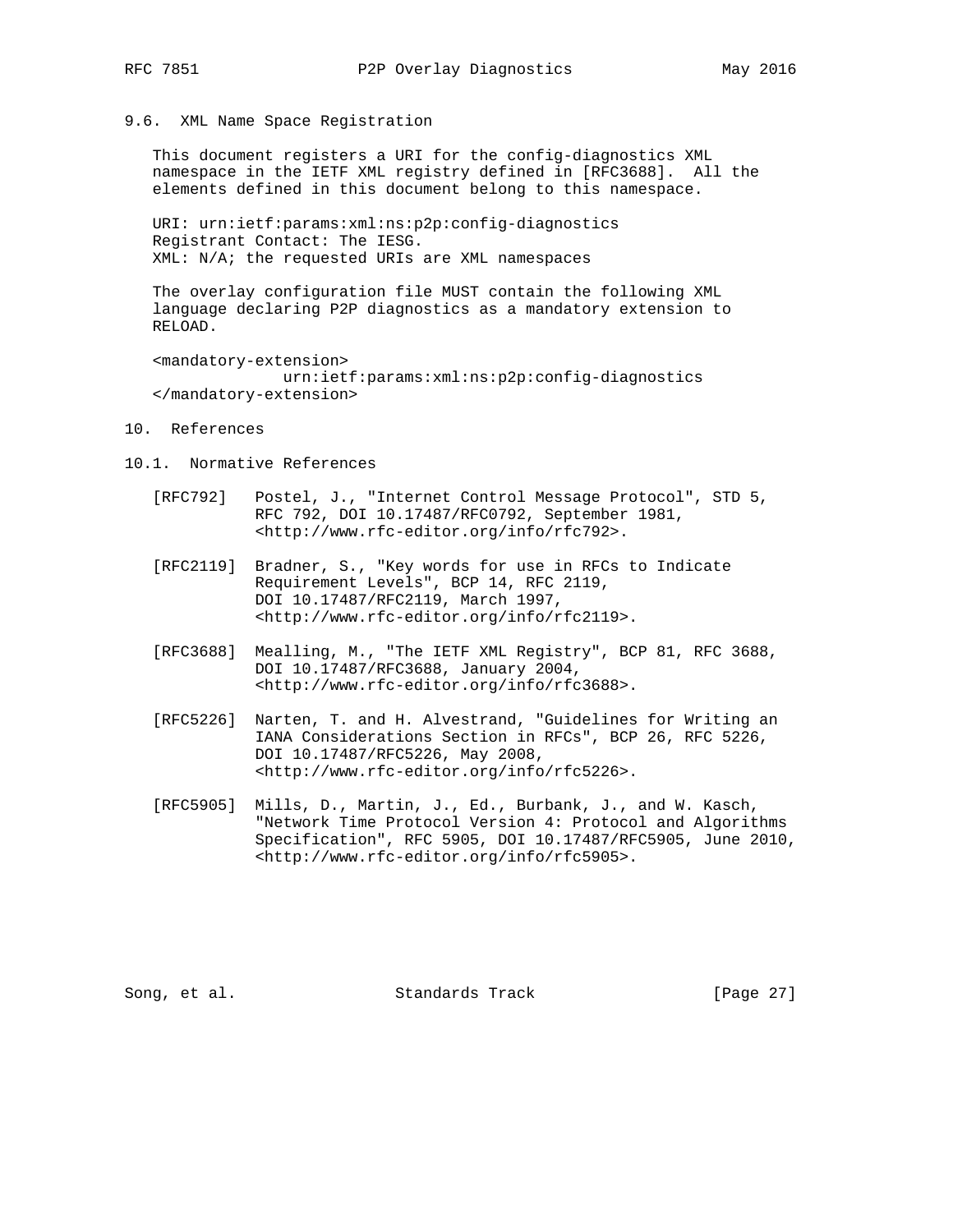- [RFC6940] Jennings, C., Lowekamp, B., Ed., Rescorla, E., Baset, S., and H. Schulzrinne, "REsource LOcation And Discovery (RELOAD) Base Protocol", RFC 6940, DOI 10.17487/RFC6940, January 2014, <http://www.rfc-editor.org/info/rfc6940>.
- [RFC7263] Zong, N., Jiang, X., Even, R., and Y. Zhang, "An Extension to the REsource LOcation And Discovery (RELOAD) Protocol to Support Direct Response Routing", RFC 7263, DOI 10.17487/RFC7263, June 2014, <http://www.rfc-editor.org/info/rfc7263>.

10.2. Informative References

- [UnixTime] Wikipedia, "Unix time", April 2016, <https://en.wikipedia.org/w/ index.php?title=Unix\_time&oldid=715503178>.
- [P2PSIP-CONCEPTS]

 Bryan, D., Matthews, P., Shim, E., Willis, D., and S. Dawkins, "Concepts and Terminology for Peer to Peer SIP", Work in Progress, draft-ietf-p2psip-concepts-09, April 2016.

[Overlay-Failure-Detection]

 Zhuang, S., Geels, D., Stoica, I., and R. Katz, "On failure detection algorithms in overlay networks", In Proceedings of the IEEE INFOCOM 2005, pp. 2112-2123, DOI 10.1109/INFCOM.2005.1498487, March 2005.

[Handling\_Churn\_in\_a\_DHT]

 Rhea, S., Geels, D., Roscoe, T., and J. Kubiatowicz, "Handling Churn in a DHT", In Proceedings of the USENIX Annual Technical Conference, June 2004.

 [Diagnostic\_Framework] Jin, X., Xiong, Y., Zhang, Q., and S. Chan, "A Diagnostic Framework for Peer-to-peer Streaming", IEEE ICME 2006, July 2006.

Song, et al. Standards Track [Page 28]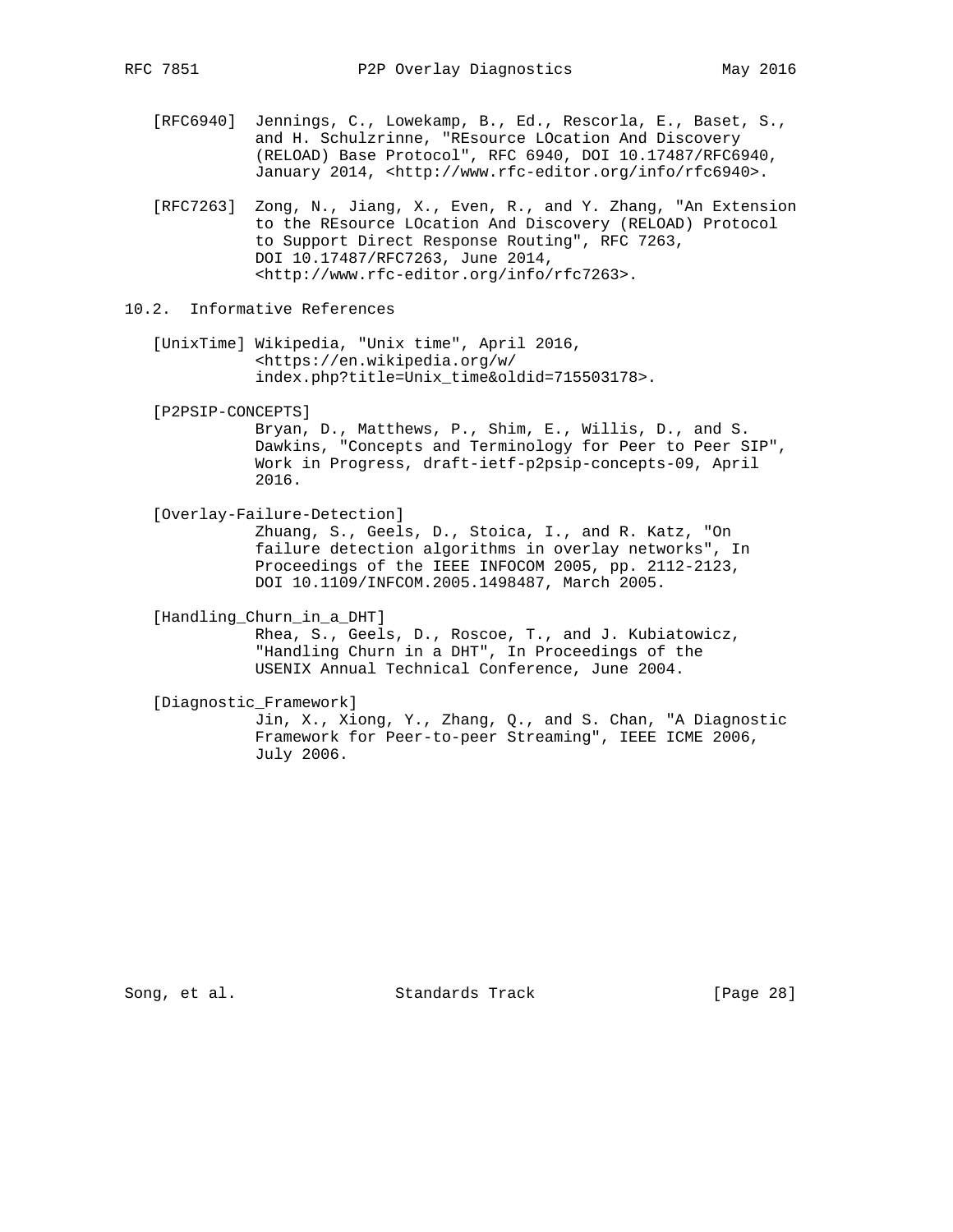Appendix A. Examples

Below, we sketch how these metrics can be used.

A.1. Example 1

 A peer may set EWMA\_BYTES\_SENT and EWMA\_BYTES\_RCVD flags in the PathTrackReq to its direct neighbors. A peer can use EWMA\_BYTES\_SENT and EWMA\_BYTES\_RCVD of another peer to infer whether it is acting as a media relay. It may then choose not to forward any requests for media relay to this peer. Similarly, among the various candidates for filling up a routing table, a peer may prefer a peer with a large UPTIME value, small RTT, and small LAST\_CONTACT value.

A.2. Example 2

 A peer may set the STATUS\_INFO Flag in the PathTrackReq to a remote destination peer. The overlay has its own threshold definition for congestion. The peer can obtain knowledge of all the status information of the intermediate peers along the path, then it can choose other paths to that node for the subsequent requests.

A.3. Example 3

 A peer may use Ping to evaluate the average overlay hops to other peers by sending PingReq to a set of random resource or node IDs in the overlay. A peer may adjust its timeout value according to the change of average overlay hops.

Appendix B. Problems with Generating Multiple Responses on Path

 An earlier draft version of this document considered an approach where a response was generated by each intermediate peer as the message traversed the overlay. This approach was discarded. One reason this approach was discarded was that it could provide a DoS mechanism, whereby an attacker could send an arbitrary message claiming to be from a spoofed "sender" the real sender wished to attack. As a result of sending this one message, many messages would be generated and sent back to the spoofed "sender" -- one from each intermediate peer on the message path. While authentication mechanisms could reduce some risk of this attack, it still resulted in a fundamental break from the request-response nature of the RELOAD protocol, as multiple responses are generated to a single request. Although one request with responses from all the peers in the route will be more efficient, it was determined to be too great a security risk and a deviation from the RELOAD architecture.

Song, et al. Standards Track [Page 29]